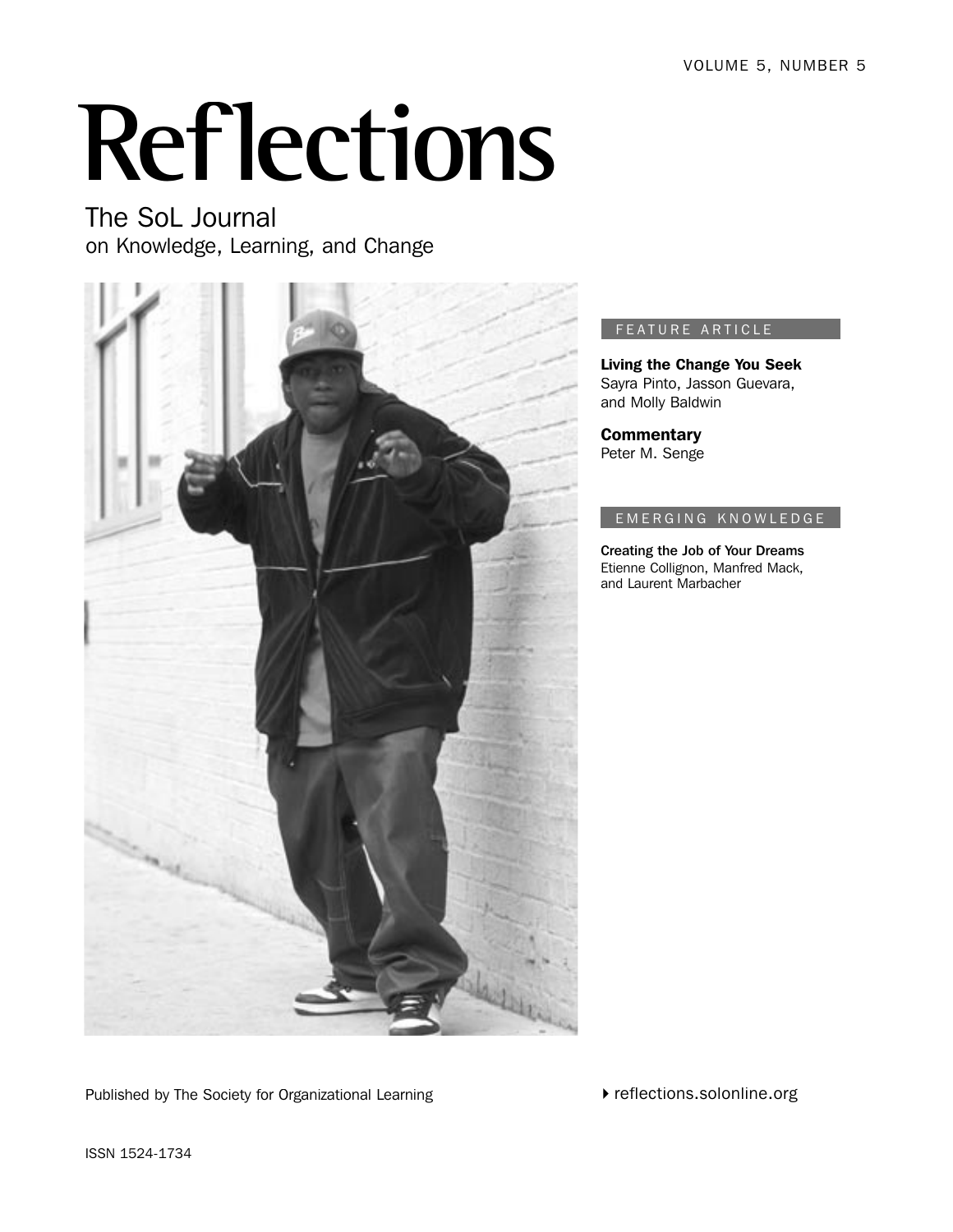# Living the Change You Seek Roca's Core Curriculum for Human Development

By Sayra Pinto, Jasson Guevara, and Molly Baldwin

Last October, three remarkable leaders took me and some 700 others – including managers, teachers, consultants, and social activists – on a day of profound learning, joy, hope, and occasional heartbreak. Sayra Pinto, Jasson Guevara and Molly Baldwin are leaders of Roca, a grassroots organization dedicated to personal and social transformation (see "Roca: A Community Cornerstone," page 2). Speaking at Pegasus Communications' "Systems Thinking in Action" conference in Boston, they engaged in issues never far from the surface of any think-ing person's life and work: in Sayra's words, "the possibility of who [we] can be."<sup>1</sup>

 Roca and its 100 "street workers" – mostly 15- to 22-year-olds formerly served by Roca – have changed thousands of lives over the past 15 years. In the process, the people of Roca have changed, too. As Peter Senge reflects in his closing commentary, their journey of wisdom, love, and courage challenges us to rethink our notions of change, and to reexamine our capacity to serve our organizations, our communities, and the world we live in. *— Karen Ayas, Co-editor in Chief*



Sayra Pinto

# Fanning the Flame of Hope

By Sayra Pinto, Roca's VIA Project director

R oca works to create a space where people can grow and become more themselves. But we don't think of ourselves as "developing" people; we think of ourselves as developing ourselves and engaging people in the possibility of who they can be. And we don't say, "Hey, you want to learn about yourself?" because most people (including most executives) say, "Thanks, we know everything we need to know about ourselves." Instead, we approach people where they are in life, and we build relationships with them. That's the key to self-awareness, learning, and change.

We've found two things in particular that are essential to personal development. Our communities constantly reaffirm these core principles:

• Young people want to fly, but society does a terrible job of keeping their hopes alive. Young people need encouragement and somebody to show up when things are hard. Those who haven't had anybody don't want to be let down yet again. Teachers, counselors, coaches, and others who try to "show up" and provide hope often take a lot of abuse from young people who have been disappointed.

• People aspire to transformational relationships. If you're showing up for a young person he or she will eventually get tired of telling you to go away, and begin to take you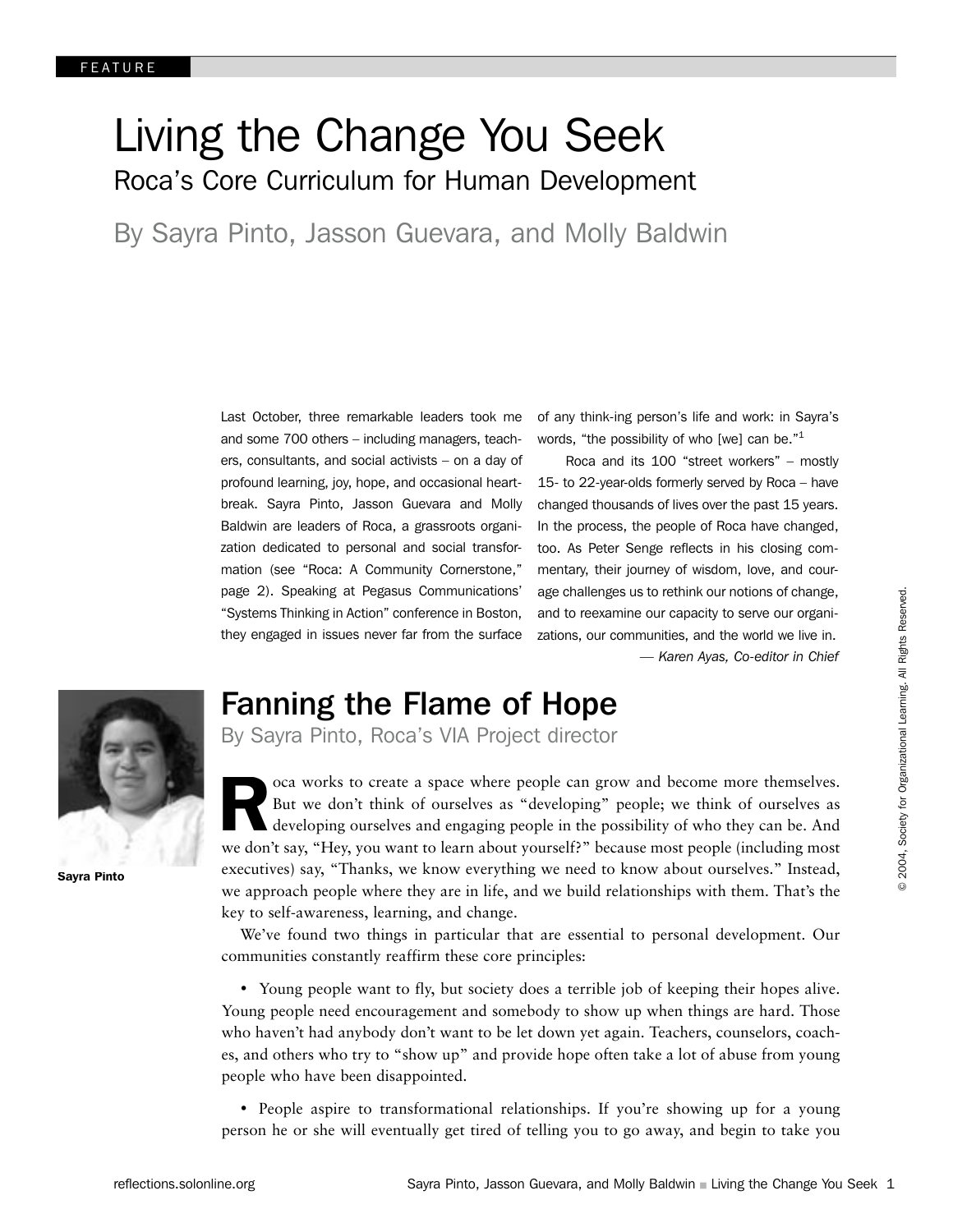for granted. That is actually a *good* thing: you become the most consistent, sustainable presence in that young life, and at that point you make a difference. *Both of you* change and grow. You become a mirror, holding the dreams of who that young person can be. These are not comfortable relationships: they involve a lot of searching and conflict, but also tremendous love.

### Anchors Amid Uncertainty

When I was 16, a Roca street worker told me, "I'm going to show up for you whether you like me or not." This person was stubborn enough to stand by me, even when things didn't seem to be working, even when I was saying, "Leave me alone. You're getting too close." Now, at 31, I get to show up for other people. Most of our staff tell a similar story (see "Being There," page 3).

"Showing up" often means being "in your face"; we're good at that. But we're good at it because we hold to the vision that young people and families can thrive and lead change. "Thrive" doesn't mean "be trouble-free"; it doesn't mean that problems go away. It means that people – not just young adults but entire families, including the teenage mothers who

# Roca: A Community Cornerstone

Roca, Inc. $2$  is a multicultural human-development and community-building organization. Its programs reach youth, young adults, and families in Chelsea, Revere, East Boston, Lynn, and Charlestown, Massachusetts. Roca works intensively with 1,300 individuals through restorative justice work, Peacemaking Circles, and multicultural programming, and reaches an additional 15,000 people each year through outreach and events.

Roca's vision is one of young people and families thriving and leading change. Roca's mission is to promote justice through creating opportunities, with young people and families, to lead happy and healthy lives.

Roca's seven programs, described below, include a powerful combination of outreach, intervention, street work, leadership development, health promotion and access, educational programming, youth employment opportunities, community organizing, and community building led by multicultural, multilingual youth and adults. Roca invites young people and adults from the far corners of the world and from the local neighborhoods to build their communities together.

- Project Victory is an intensive after-school program for 12- to 15-year-olds which includes educational support, leadership development, and community service.
- VIA Project is an educational program that supports disenfranchised young adults through ESL (English

as a second language) training, high school equivalency programs, and job preparation.

- Youth STAR is a government-supported AmeriCorps program in which 30 young people develop leadership skills and educational goals, while providing community health and HIV/AIDS prevention education, and organizing and leading conservation work.
- Healthy Families provides intensive outreach to young parents under age 20. One-on-one home visits are enhanced by community events and weekly drop-in nights for young parents to come together.
- Street Outreach Team engages multicultural street- and gang-involved youth through intensive relationships, Peacemaking Circles, and leadership development.
- Community Building Team develops relationships with immigrant families; provides educational opportunities for community parents and other adults through numerous classes; and supports community organizing and multicultural celebrations.
- Lynn Cambodian Project works with streetand gang-involved young people and supports community building within the Cambodian community.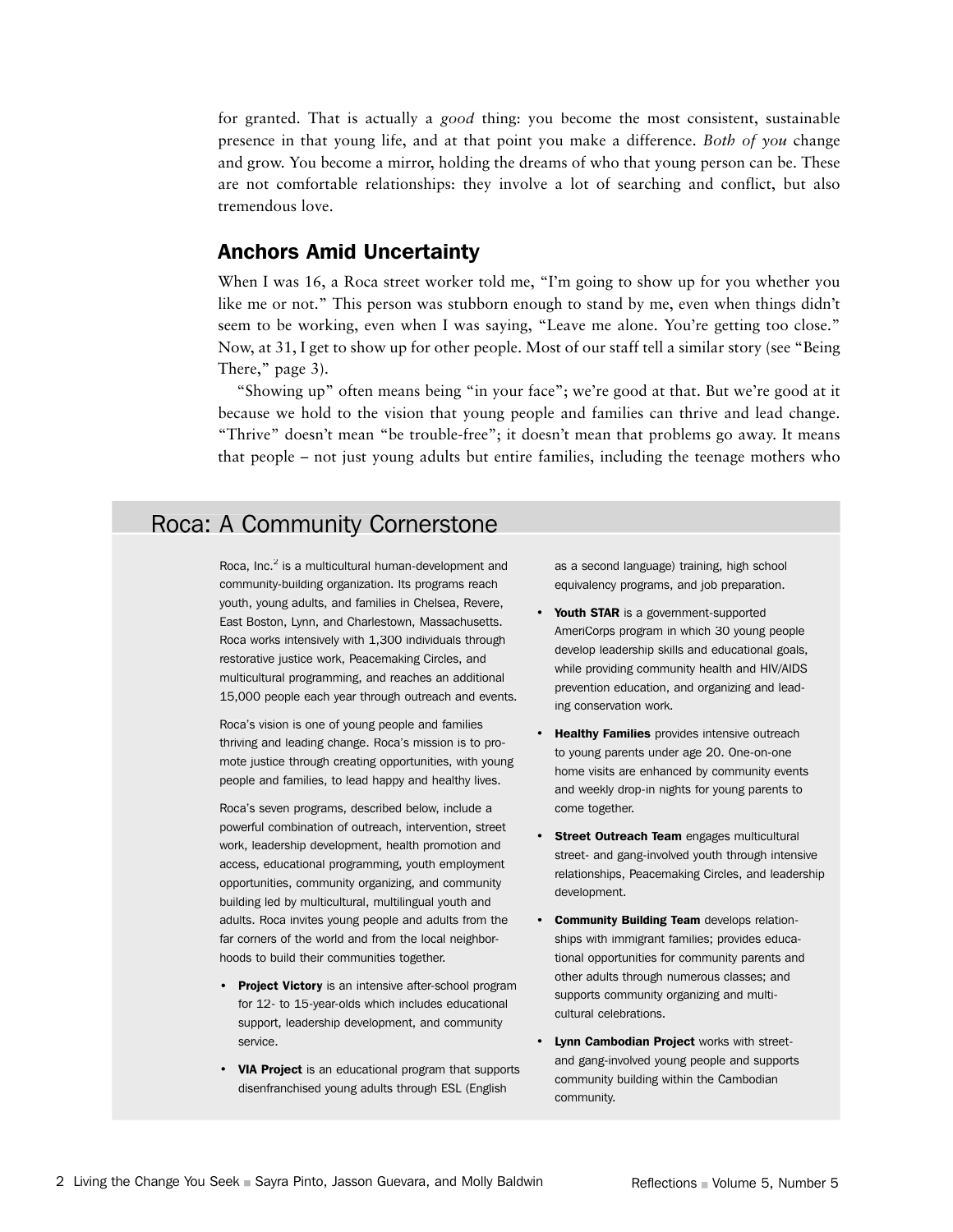bring their children to our classes – engage in their lives and strive to do well.

We've found four core values that help us sustain our vision. In uncertain times these values are our anchor:

• *Belonging –* having a place in the world, especially for those who have been uprooted or displaced;

• *Generosity* – a sense of purpose, that we have something to contribute to the world;

• *Competence –* the skills to live and participate in this world, and an understanding of the rules of the game; and

• *Independence* – an awareness of how to move forward in the world.

For me, independence, in particular, is critical. Independence doesn't mean going it alone; nobody, and no country, can do that. But without a sense of strength and distinction come a loss of self, hopelessness, deep distrust, and a belief (as we see played out in parts of the developing world from which many in our communities come) that it's up to somebody else to determine the course of affairs in the future.

I come from a people with a history of struggle for independence and belonging. When I was growing up in Honduras, there were brutal civil wars in



# Being There

By Jasson Guevara, street worker



came to Roca three years ago, when I was 18 years old, after being out in the streets. At the time, I thought, "Oh, boy, I want to stay here forever. They have weights, they have soccer – I'm *never* going to work." One day Seroeum Phong, the director of the street worker team, I

Jasson Guevara

asked if I wanted to help run our weight program. I volunteered to help out – and I was late every day. Seroeum never made it an issue, but one day it really hit me: I couldn't get it together to show up on time for *three hours a day*, and I didn't even have to start until 6 pm.

Eventually I was offered a staff job, working with other youth who were involved in gangs to try to bring them into the VIA Project. I wasn't sure if I wanted to take the position or not, but I decided I would, since Roca had helped me. I spent a year running the weight room and soccer program – and I was finally on time for work. But through the first year, I wasn't trusted by some people in the community. It was hard to work through that, to try to do something positive when everybody thought I was involved in gangs or drugs or crime. But I had somebody who always believed in me, and that made the difference.

That's how young people feel when they have support. That's what I try to  $do - to be$  there for others. Kids' parents and families are not going to be there when there's about to be a fight, and someone needs to try to break it up. That's something that we can do, and that's why we get respect from the people we try to help. It is always about approaching people on their own terms and giving them your trust so they can trust you. Sometimes, as Sayra says, you have to keep pushing people. You get in their faces and they get in yours in return. But in the end, it tells people that there's someone who really cares what happens to them, and that leads to real change in people's lives. �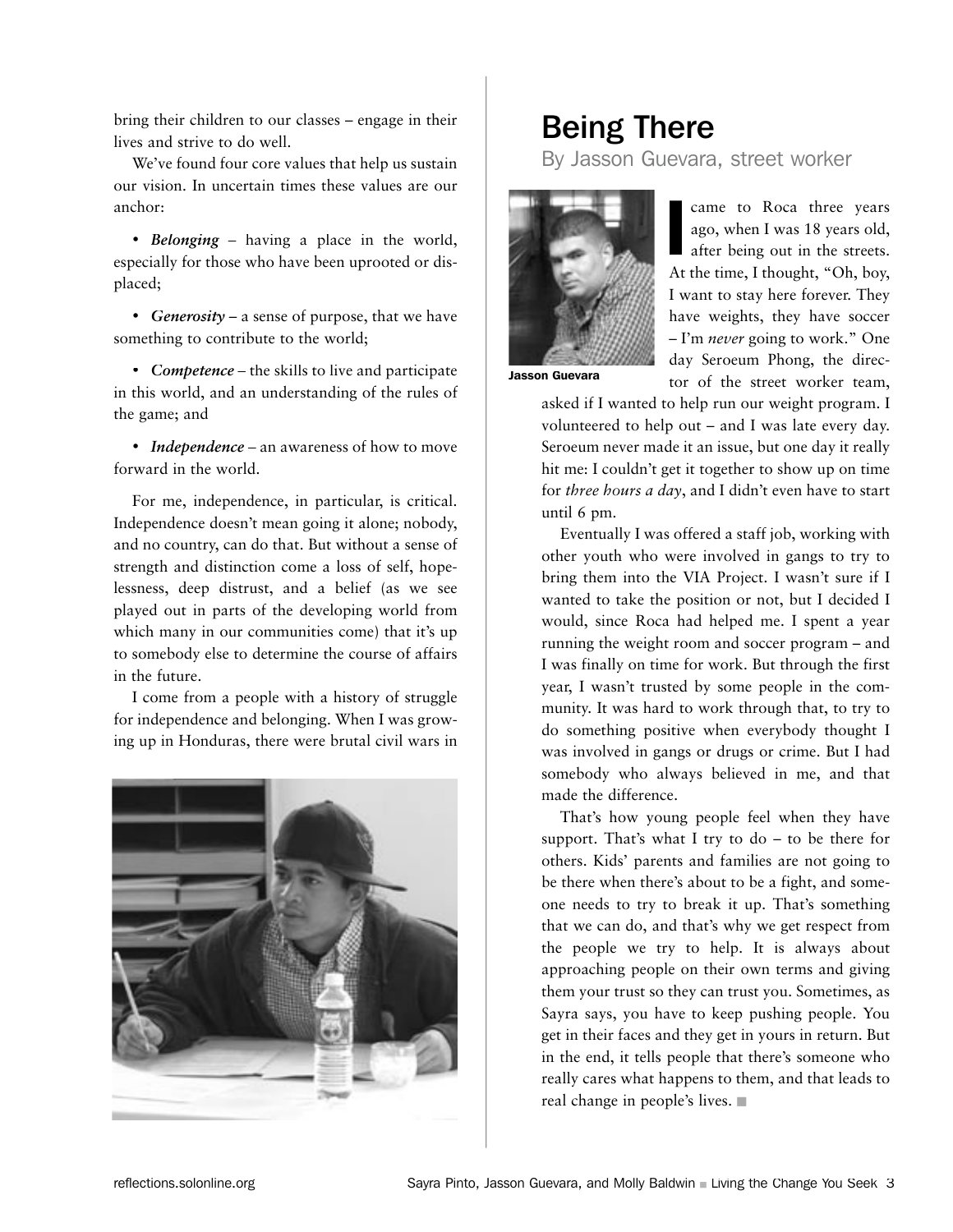El Salvador and Nicaragua, and genocide of indigenous people in Guatemala. Nobody talks about Honduras being in the middle of all that, because it's always been, in effect, a United States colony. What came of those experiences were feelings of dependence, suspicion, and self-doubt. In Central America, people have lost a sense of their own engagement with themselves, their countries, and their future. People cannot develop socially, economically, or personally with that kind of dependence.

### Rules for Engagement

I've been asked, "How do you keep going? What does it take?" For years I would talk about how hard it is to make a difference. Now I find it really doesn't take that much, because after



a certain point, in essence, you're dealing with your own children. How can you begrudge the time, effort, and emotional energy you give to them? How can you begrudge your belief in them?

When I work with a 24-year-old who never learned to read and write, and who doesn't know the meaning of love, I don't begrudge my love for that person. That is the essence of education and personal development. When people walk into my life – which has happened quite a bit lately – to teach me how to be engaged profoundly in that love, I am thankful for their presence. They give me the opportunity for learning, for understanding what it means to be human. Many in our community live "on the edge," which experience can create

a certain clarity about the world. But it's the exhilaration of life, not the closeness to death or desperation, that helps us see things for what they can be. It's the joy you feel when you look at the sky, when you feel your body moving and working well, or when you see change. Those who feel only pity for the underprivileged may miss the understanding that, underneath the hardship, there are profoundly dignified people – people who choose to live and who experience joy every day. Increasingly, I appreciate that kind of courage, because that's the same zest that I see in the young people with whom we work. What defines that courage is not tragedy, but the fact that we get to try, over and over again.

### Shared Learning Journeys

When we see people engaged in the process of living, learning, and changing their circumstances, we share their learning journey. It is a humbling experience, as I learned from Samuel, a young Sudanese man. He was one of the Lost Boys of Sudan – thousands of boys orphaned by war in the late 1980s. Samuel returned home one day from caring for his cattle and found there was nothing and nobody left in his village. He and the other orphans spent seven years wandering from country to country, being refused asylum. Eventually he was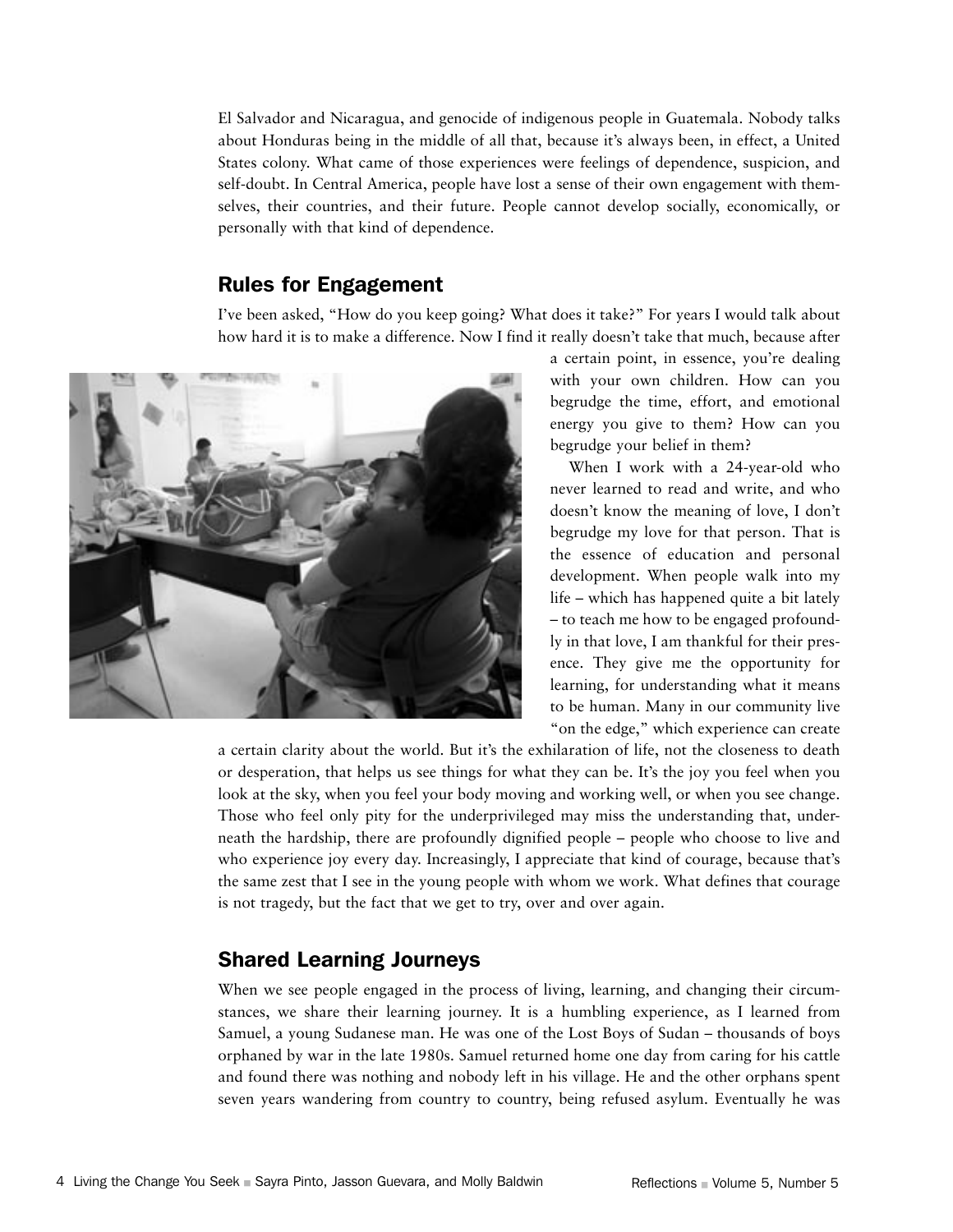resettled in Boston, and found his way to our door. Samuel spent several months attending classes at the VIA Project, and at one point, he decided it was time to move on. About three

months later Samuel returned to our building in tears, saying, "I don't know what's going on with me. I can't do anything."

How do I tell somebody who's traveled for seven years across the desert that he's not done yet with his travels? What gives me the right? How would I know what it means to go from country to country, to see my friends mauled, and to have to bury them? I decided that what gave me the right was that *somebody* had to be there, and had to say, "You're not done." But humility, in both the traveler and the Samaritan who meets him on the road, brings growth. It is part of what the Dalai Lama talks about in *The Heart of Happiness* when he describes what it was like to lose his coun*How do I tell somebody who's traveled for seven years across the desert that he's not done yet with his travels?*

try. The reason he didn't lose his whole sense of being when that happened is that he rediscovered himself through relationships with other people. Relationships define us; they remind us that we belong, that we're connected, and that we need the same basic things: communication, communion, common ground, a sense of purpose, and the wish for our children to be better than we are.

People try to construct logic models to explain these shared needs and use them as tools for change. At Roca, we explain what we do in terms of four primary ways that people engage in the world – through their *physical, mental, emotional*, and *spiritual* experiences. We try to anchor opportunities for growth in each of these four areas, and to invite others to engage in the opportunities they find.

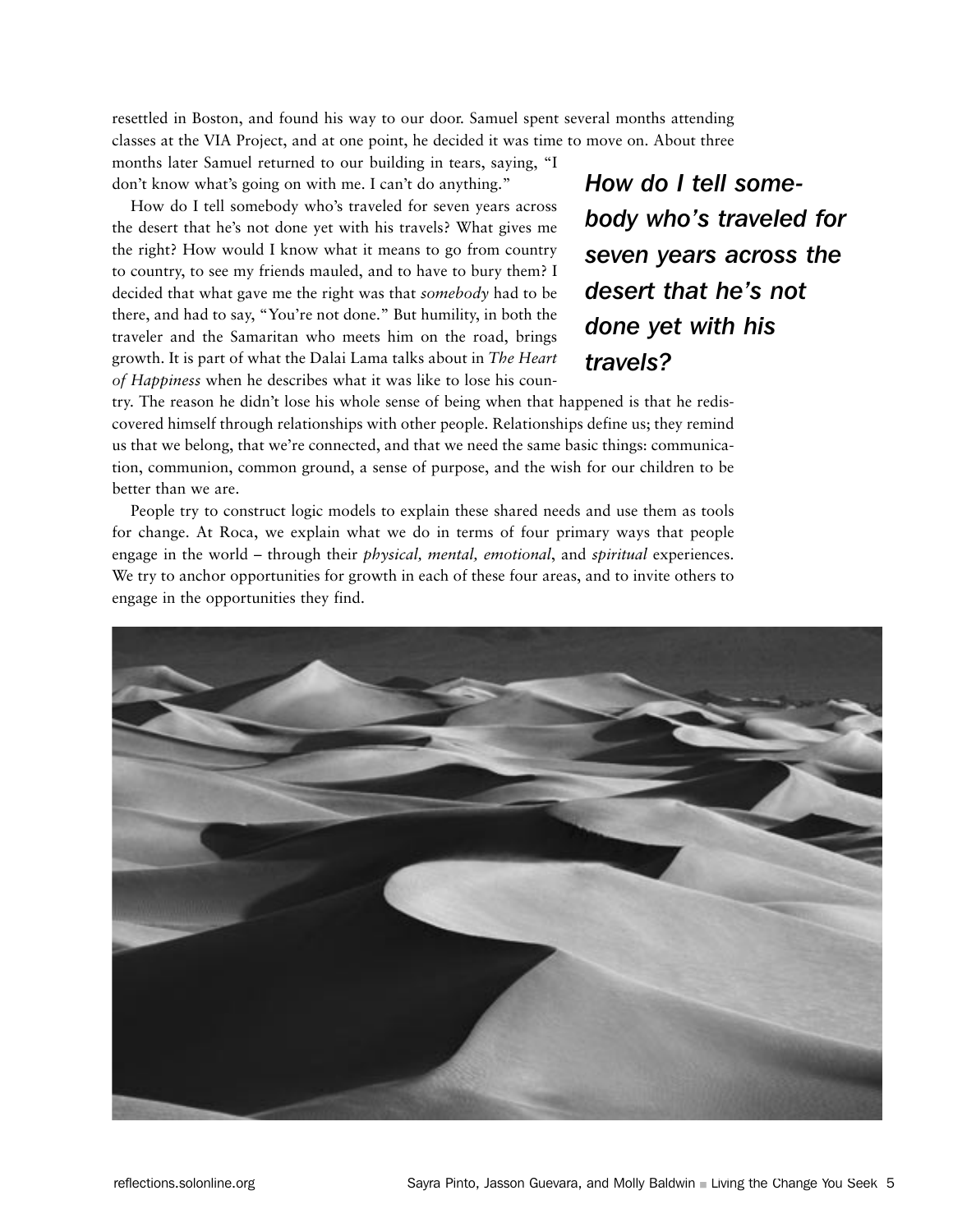

We have seen this approach play out at the VIA Project. Students in one of our English classes were taking six months to learn the verb *to be*. There was nothing wrong with the teacher, or with the students; while in class, they were engaging their minds and demonstrating competence. The next day, however, the students would have forgotten everything. Whatever was getting in their way would be found only through another of those four ways

*Our relationships are about nourishing the mind, the spirit, the emotions, and the body so that people can grow and be whole.*

of engaging. We created a learning model – the VIA Medicine Wheel – based on those four kinds of engagement (see figure). To sustain learning we try to reach people in whatever dimension is most meaningful to them. If people are hungry, we feed them; if they get stuck in one area of their lives, it could be due to a hunger somewhere else. As learning partners, we try to provide a full table. Our relationships are about nourishing the mind, the spirit, the emotions, and the body so that people can grow and be whole. Everyone deserves that opportunity. �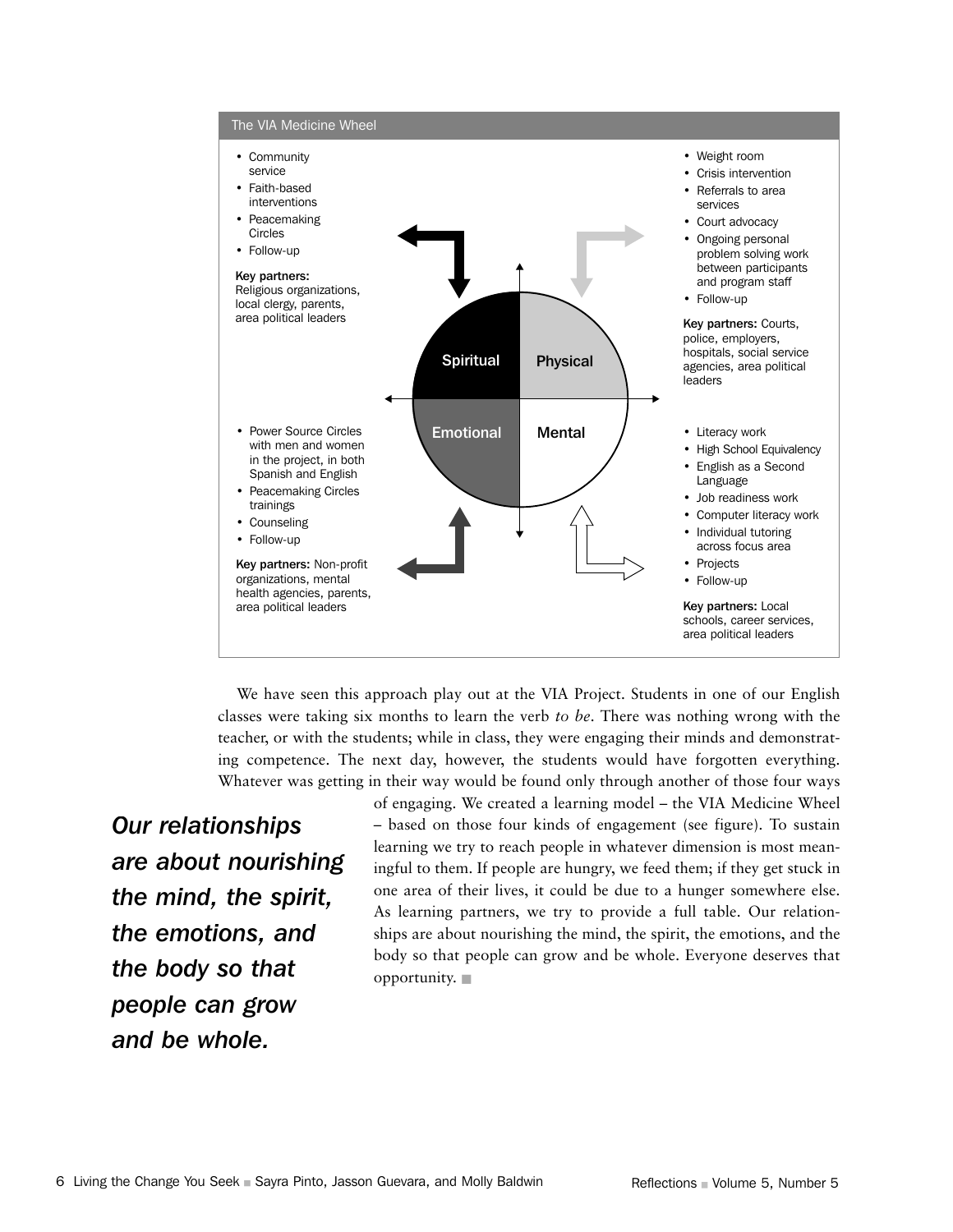# Where Learning Begins

By Molly Baldwin, Roca founder and executive director



Molly Baldwin

eople in our organization and in our communities talk a lot about change. But in working for change, we try to hold in balance the high aspiration of creating a better world and the simple wish to live in an ordinary and good way. It's our hope to be "brilliantly ordinary," because we don't pretend to be brilliant, and we need to be a little more ordinary for everyone in our community. P

For most of Roca's history, we were sure that everybody should change – except us. We fought for the schools to be different, and for the police and social service agencies to work with us to keep young people out of harm's

way. The notion that to change the world we'd first have to change ourselves – to the extent that it ever occurred to us – seemed trivial and self-indulgent. That view was an enormous problem because, as we've come to see, we can change *only* ourselves. Indeed, we have discovered that self-transformation is far from trivial; it is hard work and we have seen that it *can* change the world. One learning practice in particular has transformed us, our relationships with others, and our effect on the outside world. The practice is known as a Peacemaking Circle.<sup>3</sup>

# A Transformative Tool

An indigenous practice of the Tlingit Nation in Alaska and Canada, Peacemaking Circles have helped the Tlingit restore and preserve the fabric of their society for many generations. They use the circles to rebuild relationships, to make peace, to make decisions, to celebrate, and to learn. A Peacemaking Circle is a profoundly democratic tool: in the circle, everyone is equal. The circle's process holds the promise of both healing and participation – two important ingredients for building hope and community.

We learned about Peacemaking Circles from Judge Barry Stuart, a former Chief Justice of Yukon Territory, Canada. In November 1999 we were somehow drawn to attend a conference

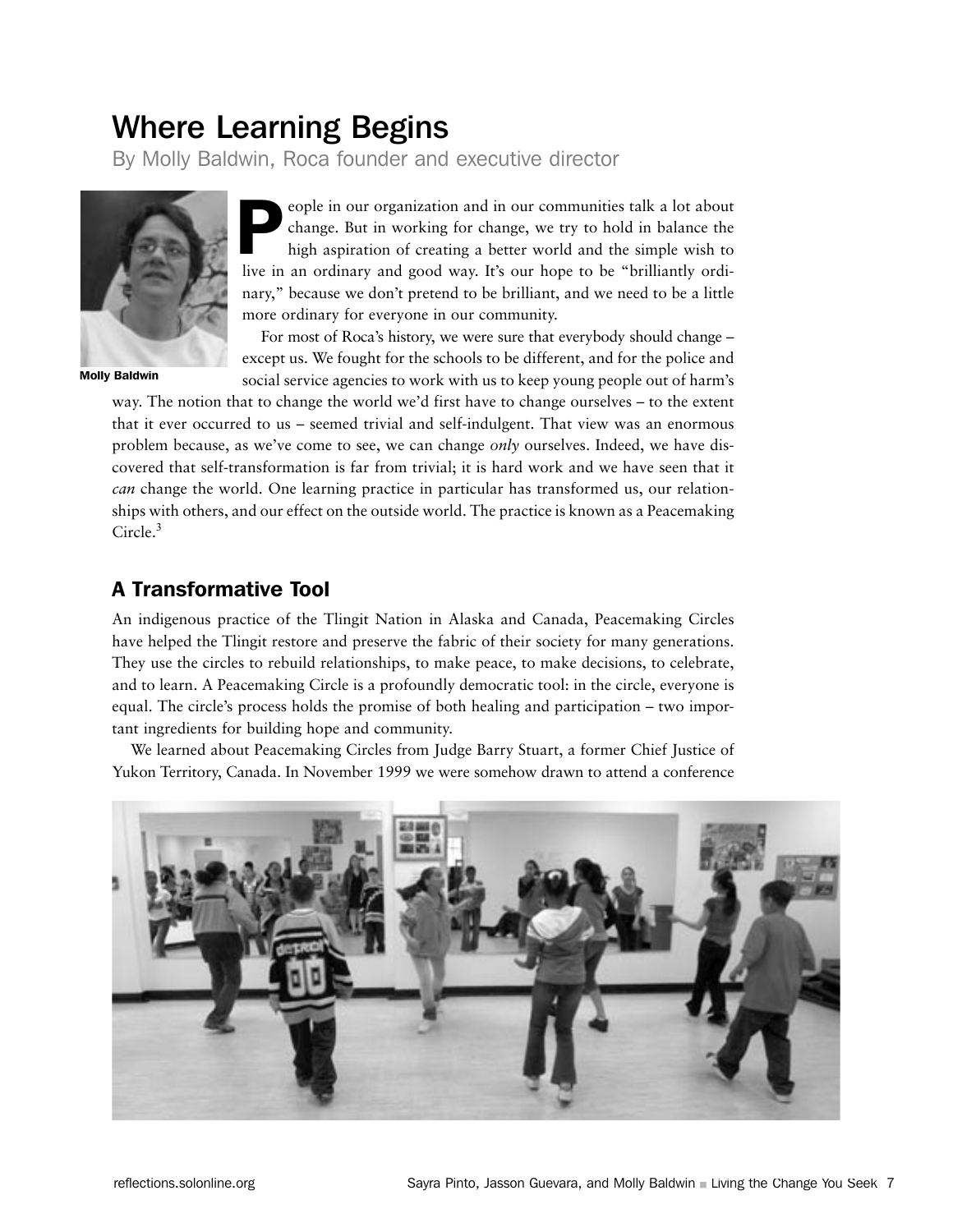

he was addressing. We listened in amazement to his stories and afterward persuaded him to come and bring people to teach us about these circles. Over time, the circle process changed our organizational culture and strengthened our commitment to keep dreams alive and create openings for change. However, getting there was not easy.

Forty people came to the first training: young people, police and probation officers, community members, and friends. Halfway through the session, we decided to have a dialogue about street life. Everyone was very excited. To prepare for the dialogue, several of us conducted a fishbowl conversation in the middle of the full group. Within three minutes everything blew up. People were screaming, the kids were swearing, and everyone was saying, "See! This is never going to work!" I felt like somebody had driven a stake through my heart. But something positive came out of that wreckage. Watching the session break down, I understood how committed I was to divisiveness rather than unity – how far I was from being a peacemaker. I understood on a visceral level the problems with "us-and-them" thinking, and how I perpetuated that, personally and for the organization. I saw how destructive it was for us to continue to insist, "We're right, you're wrong! The issue is you, not us, because we hold the moral ground!"

That revelation was an enormous gift, and a painful one. It began a year-long personal and organizational journey. In thinking through our own shortcomings, we decided that the change we sought in the world began with us. Suddenly, that set us free. We knew we were not going to change overnight; we didn't know how. We wanted to change – sometimes desperately – but because we're human, we'd slip back to old ways of thinking and acting. But we'd found a way to shift (albeit gradually) our habits and our relationships with our families, our communities, and other organizations, with whom we'd often fought (see "Making Peace," page 9).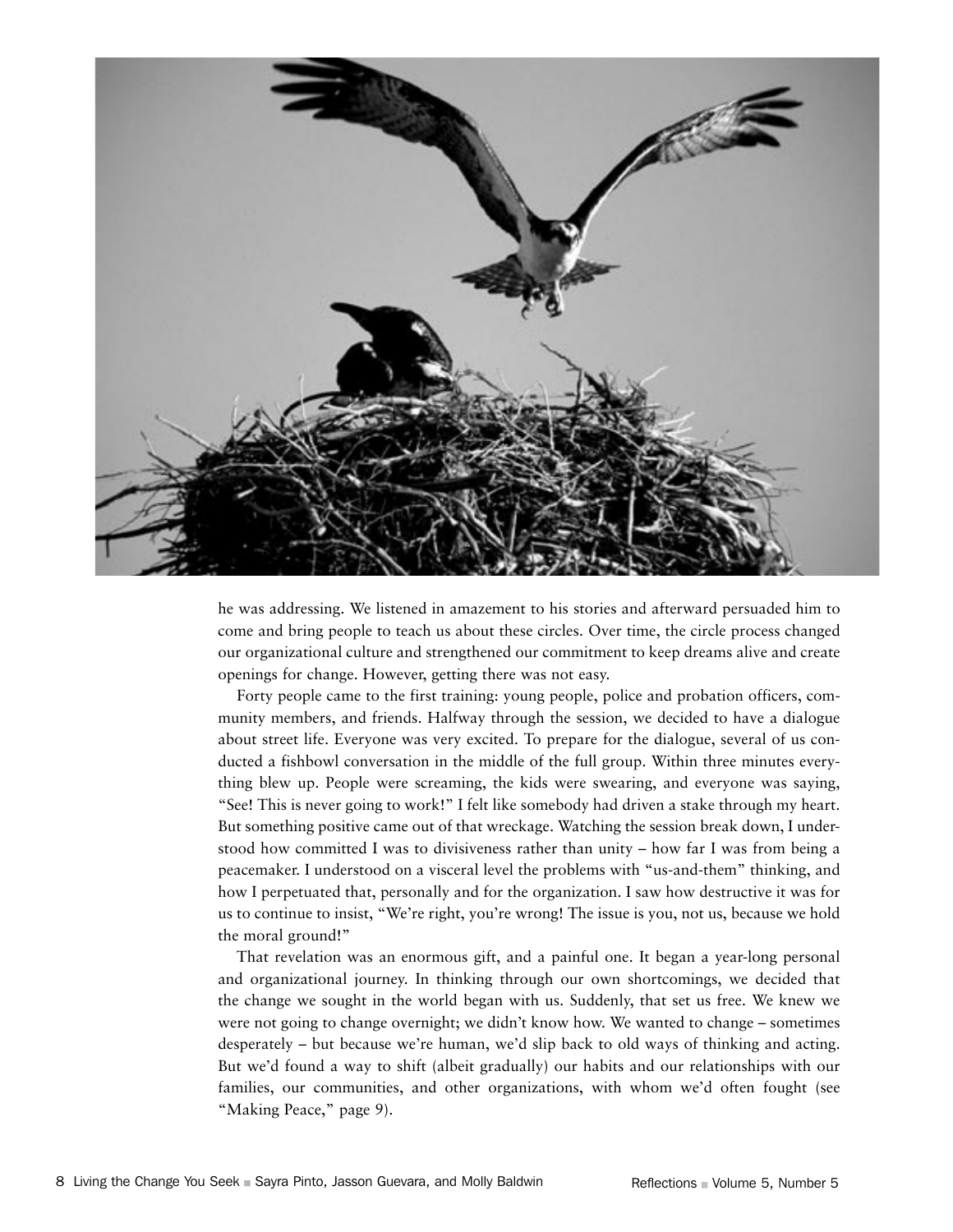Our insights from the Peacemaking Circles blew open the doors of possibility. One of the powers of the circles is that they're based on respect and forgiveness – profound needs in the world today. The circles let us *practice* those values, let us hear and see how other people experience those needs, let us work on our vision and intention, and let us change our behavior. As the circles took hold within Roca, it became very clear to us what Gandhi meant when he said, "You must be the change you wish to see in the world."

### Creating Conditions for Change

Since our first difficult session, we have trained 139 staff members from the Department of Social Services and the Department of Youth Services in Peacemaking Circles. These people now work differently with kids, and with their own staff teams. They are doing some courageous work in looking at how they think, act, and relate to others. But we didn't try to change them; we saw that we couldn't. We were there instead to love them, because we needed them. We found that it's possible for us to live in a way that embraces our principles, and we've learned that change is absolutely doable. You don't have to be brilliant or heroic; you just need to be willing to make mistakes, and to have a vision. You need to know there's something different you want to be. You need the intention to make changes, and you need to act from a set of core values.

### Making Peace

For many years, Roca had difficult relationships with other institutions; we fought with the Department of Social Services (DSS) almost daily. One day, before we began the Peacemaking Circles and while we were running a parks program in Revere, a young girl disclosed that she had been sexually abused by one of the youth staff. A police officer in the park took this child to the police station to protect her. When her mom showed up, the conversation between her and her daughter was in Vietnamese. The only other person who spoke Vietnamese was another youth leader from Roca who tried to translate for us. It was a chaotic scene in the meantime.

In the meantime, the police had called DSS and there was an argument about whose case it was, and who could best help this child and her family. Everyone was screaming. Finally Geri, a DSS manager we'd known for years, intervened, shouting at us, "What are you doing? Can't you keep these kids safe? What about your rules, and the law?"

We got through that situation and eventually started the Peacemaking Circles. One of the people we *hadn't*  begged to come to circle – and we beg people all the

time – was the Chelsea/Revere area director of DSS. One day she asked to attend a circle and afterward told us, "All my staff are getting trained. We have to show up differently for these kids and these families." This was an enormously brave thing to do, and it helped us look at our own behavior. Sayra Pinto and I soon realized that we needed to apologize to Geri, to the area director, and to other DSS staff, because we'd been hostile to them for a long time. We went to see Geri and told her, "You know, we're really sorry. We need to work with you. Can we start over?"

Geri's response was, "Are you nuts?"

Sayra and I just looked at each other. Geri went on, "I've known you for 15 years and I don't get this. Start screaming, will ya?" Finally, we made a deal about when and how we could call on her in the future, and worked through our apology. It was a big change in our reality – from anger to compassion and understanding. By thinking differently about ourselves, and showing up differently for others, we created extraordinary relationships with people and with organizations that we needed. As a result, we are accomplishing far more, together, for the communities we all serve.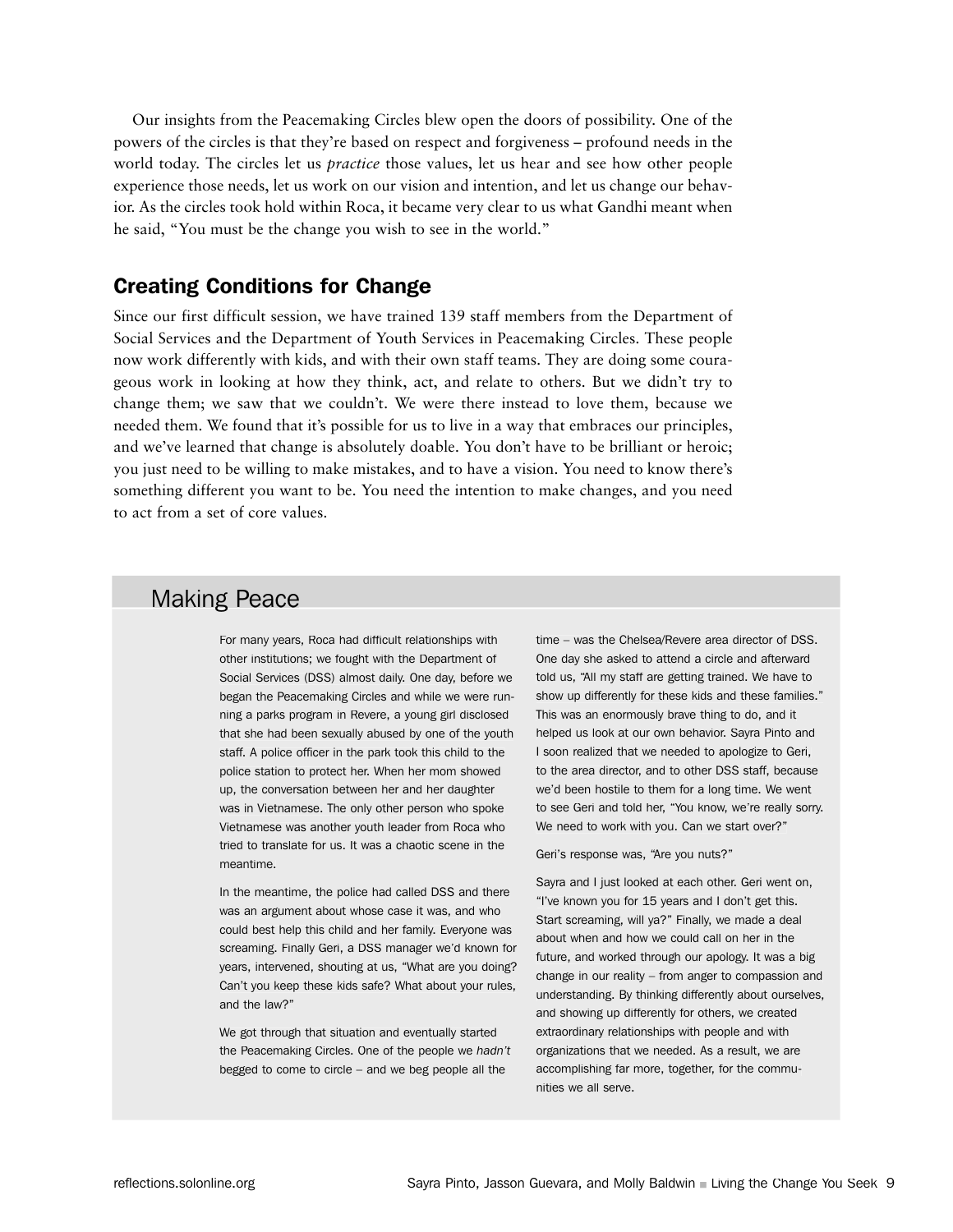Of the four core values we try to practice, I believe the most important are *belonging* and *generosity.* When people feel the sense of connection that comes with belonging, and the sense of purpose that comes with generosity, they are freer to work toward competence and inde-

# *The point isn't how we behave in a circle; it is how we behave in our lives.*

pendence. And *competence* and *independence* – which we define not only as self-sufficiency, but also as being healthy and safe – are where most training and educational programs end. Those are necessary outcomes but insufficient. Unless the personal foundations are in place – unless people feel connected and purposeful – nothing else works.

 The point isn't how we behave in a circle; it is how we behave in our lives. As Roca became a more transparent institution that

actually practiced being vision- and value-led, and as we witnessed young people start to shift out of gangs and young moms make changes in their lives, we started to learn what *we* most wanted to be. That is a powerful lesson, and the first step in making change in the world.  $\blacksquare$ 

### Endnotes

- 1. A complete recording (audio and video) of the session that formed the basis of this article is available from Pegasus Communications (*www.pegasuscom.com*) under the title "Living Together Well: A Foundation for Changing the World."
- 2. For more information on Roca, Inc., visit their website at *www.rocainc.org*.
- 3. For more information on Peacemaking Circles, including research papers documenting the use of circles at Roca and elsewhere, see *www.rocainc.org/circles.htm.*

#### A B OUT THE AUTHORS

Molly Baldwin, founder and executive director of Roca, Inc., brings to her work extensive experience in management, program design, fundraising, strategic planning, community organizing, street outreach work, and youth leadership development. *baldwin@rocainc.com*

Jasson Guevara is a street worker with Roca's VIA Project. Jasson began his involvement with Roca as a youth member of Roca's soccer program. Currently, Jasson is a full-time staff member at Roca, working with Spanish-speaking Central American immigrants, with a focus on leading gang-involved youth off the streets.

*jason\_guevara@rocainc.com* 

Sayra Pinto is director of Roca's VIA Project, a "street school" for youth and young adults who are street- and gang-involved (many of whom are refugees or immigrants, and/or have literacy problems). A founding member of Roca, Sayra assists in the organization's ongoing development of multicultural programming. *sayra@rocainc.com*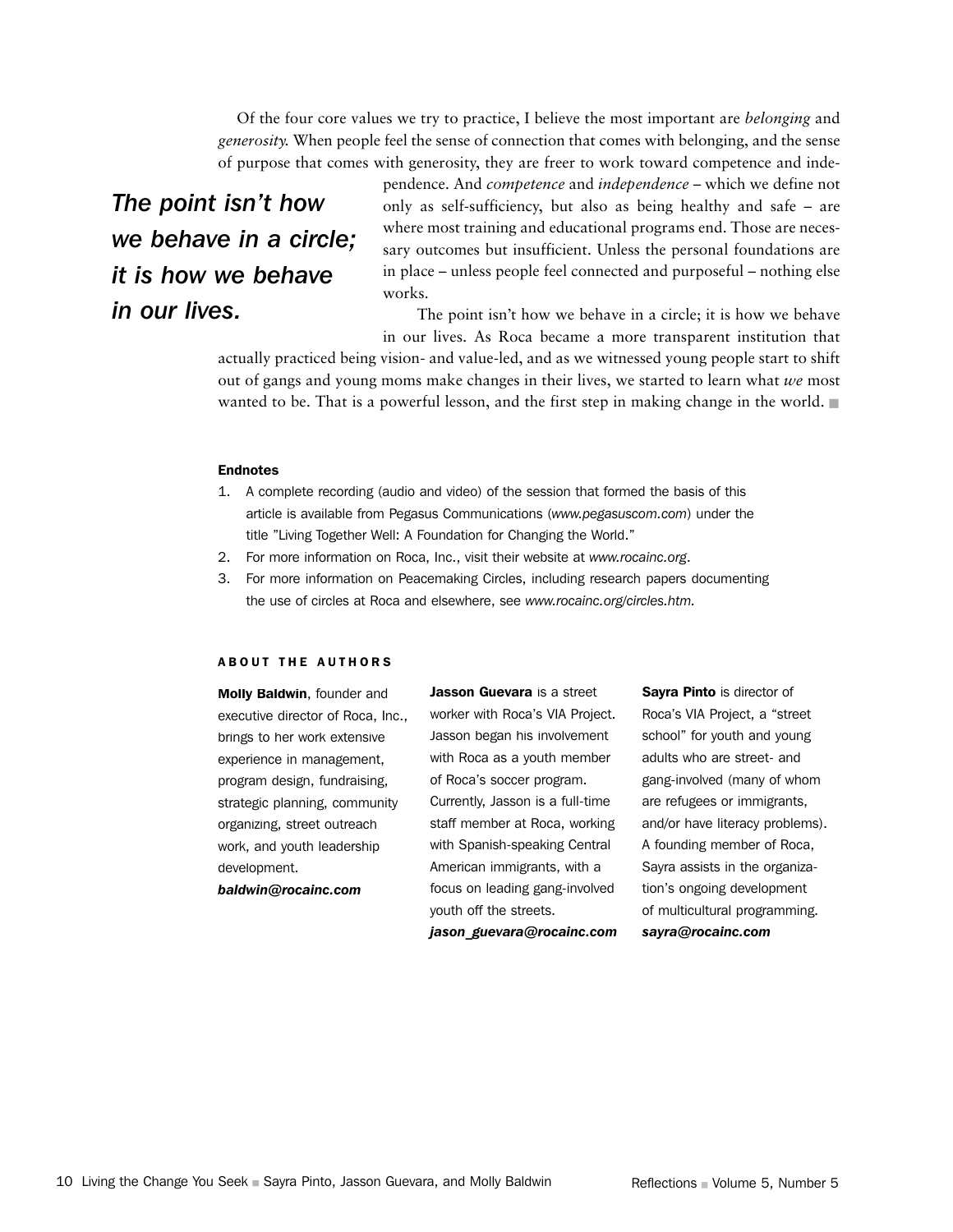

Peter M. Senge

# **Commentary**

### *By Peter M. Senge*

I cannot read the words of Sayra, Jasson, and Molly without being deeply moved. Undoubtedly, this is because I have had so many firsthand experiences with Roca that have left me changed. After almost four years, I know that I still do not understand how this organization works, or how it accomplishes what it accomplishes – in both the lives of young people and the larger communities from which they come.

#### What moves me about Roca?

First, Roca demonstrates how fundamental shifts in social and economic systems can be brought about "from the periphery," especially by those far from official positions of formal authority. The young women and men of Roca are not the voices normally heard in shaping societal policies or corporate agendas. But, paradoxically, their distance from the centers of formal power may be the source of their effectiveness. They speak directly from the reality of their circumstances rather than from political positions. They believe that they can change those circumstances, not just cope with them. And, ironically, never having been assimilated fully into "the system" (such as the school system) means that they are in some measure free from its culture and assumptions. They still harbor a faith that true learning and becoming a human being define a person more than do grades and getting into the right college.

Second is the clarity of their voices. I am repeatedly stunned by the simple and direct expression of profound insight that arises from the Roca street workers. Several years ago, some other outside advisors and I had the privilege to spend three days with a group

of street workers. Much of this time was spent sitting "in circle," as they say, exploring together our common work. On the last day, one of the young people asked if I would speak about leadership. I think he wanted to hear "from an expert." For a moment, I did not know how to respond; I only knew that I did not feel at all expert in their presence. So I said that I would be happy to share some thoughts if we could first go around the circle and let each person say a few words about what "leadership" meant to him or her. By the time the second person was speaking, I was writing as fast as I could – for I knew what I was hearing was coming straight from a deep source.

A young woman from Guatemala said, "I think it's about individual and collective action in determining right direction."

An 18-year-young man from Cambodia added, "It's direction in a democratic way – like geese in a flock, where a new lead goose takes over every few minutes. You don't know you're doing it. If I open the gate, it opens for others. It's *not* one person's brain working other people's bodies."

Next came a 20-year-old woman from Puerto Rico: "When I think of leaders, there's always an essence or energy about them. I think that it's about truth and standing in truth – a place of truth and integrity – and standing there even when it's hard. My brother is like that."

Celia, a 17-year-old woman from Colombia then said, "A leader is like my mother." She paused for a long time to allow her mother's presence to be in the room. She then talked about "the courage to follow intuitions you

© 2004, Society for Organizational Learning. All Rights Reserved.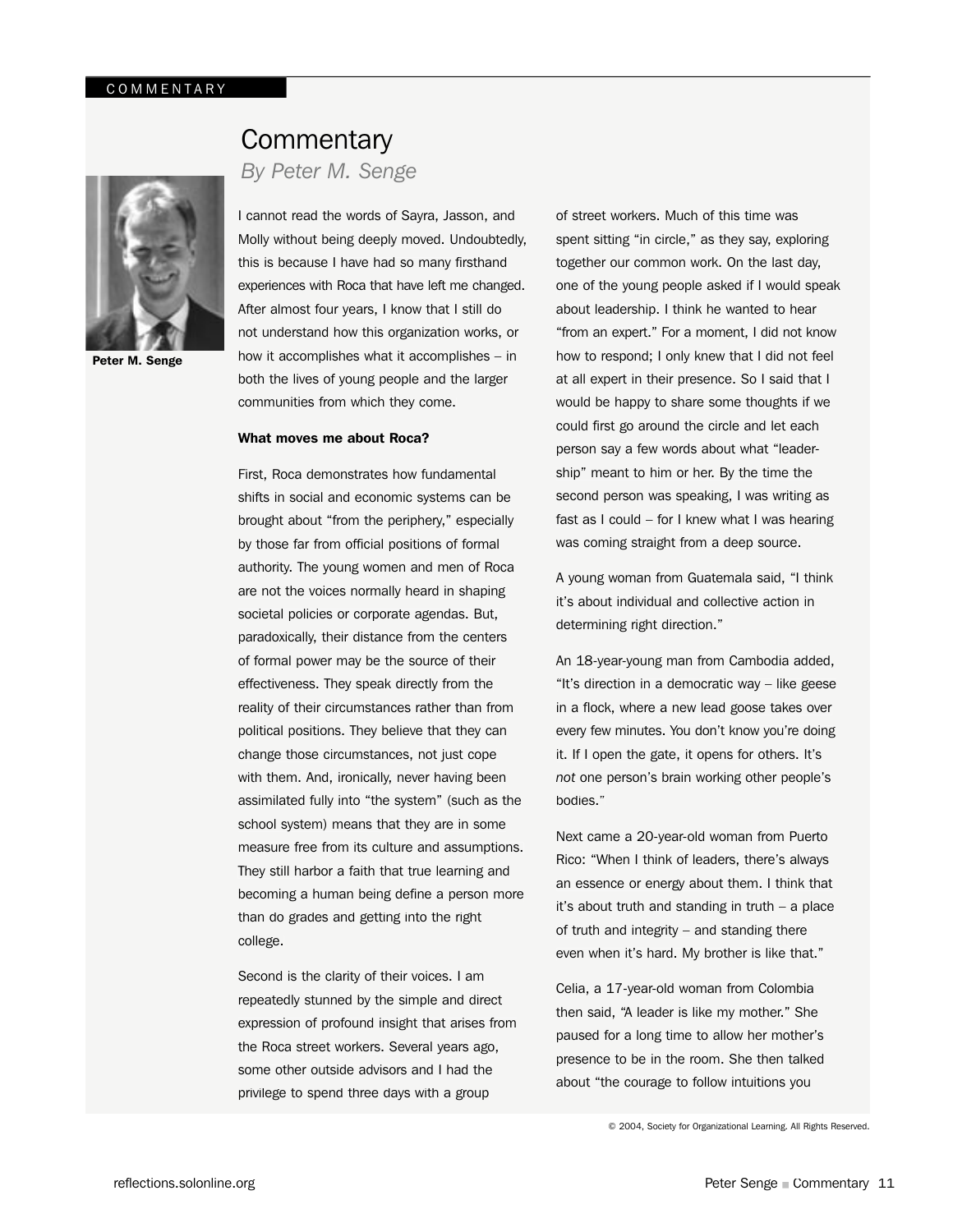have for the greater good." She continued, "A while back a girl was being taunted by a gang of girls after school. Without saying anything, I walked up to her and took her arm and just walked her home. Afterwards, I thought, 'That was a really crazy thing to do. You could have gotten hurt or even killed by those other girls.' Then I thought, 'Who was it who saw this girl in trouble and just helped her like that?'"

Seroeum Phong, the director of the street worker team, said, "When I think about leadership, I think about the whole human being. I think of a servant for the greater cause. I don't like standing up in front of people. But I need to do it. Leadership is not just an inner state of mind, but an inner state of mind *for people*."

Another young man from Cambodia then added, "A quality I struggle with is learning to speak from the heart. A lot of times I'm afraid for what to say. I wouldn't be if I spoke from the heart."

After several more comments like these around the circle, I told them there was nothing more that needed to be said. If they ever wanted to understand leadership, they should just look toward their experience and talk with one another as they had been doing. Everything else is just theory.

Last, I am moved by the simple presence of these young people. I suspect that few who heard Sayra, Jasson, and Molly speak at the Pegasus conference will forget it. In speaking often to large groups, I have come to recognize when there is "magic in the air." That morning in October, a quiet descended on a cavernous convention hall filled with more than 700 people, and for a brief two hours we were truly together. Sayra's strong voice and soft words vibrated. Jasson's youthful manhood showed strength and vulnerability that opened many hearts. Molly's humility and self-effacing

humor lighted up many faces. Afterward, people came up to me and asked "Who are those people?" One woman said, "She [Sayra] was channeling." Many came just to exchange tears and gentle expressions of hope rekindled.

There are many lessons I have learned from Roca about organizations and change. An organization can be:

• A training ground for human development. One of the most important ways an organization creates change has little to do with the organization itself. It's not that the organization, as a *thing*, necessarily changes. It's the people within it who learn and grow from their time together.

Organizations change the world through their impact on individuals and through the social relationships and networks that spring up and cross many boundaries, within and beyond the organization itself. The organization creates an environment where we get to be part of an extraordinary team, where we experience a way of being together that shows what is possible and orients us for far longer than our tenure as a member of the organization.

 $\cdot$  A strategic microcosm. $^1$  In exceptional cases, an organization also can become a living model – a strategic microcosm – of the world that its members seek to create. This can be painful as well as inspiring. It means acknowledging that we embody the dysfunction, as well as the promise, of the whole, as illustrated by Molly's discovery of "how committed I was to divisiveness rather than unity." But, until this state is reached, the work is all about "changing *them*" rather than truly creating something new. I believe this is a key to largesystem change.

Most often, learning is incremental and reactive – it's driven by external events and results in little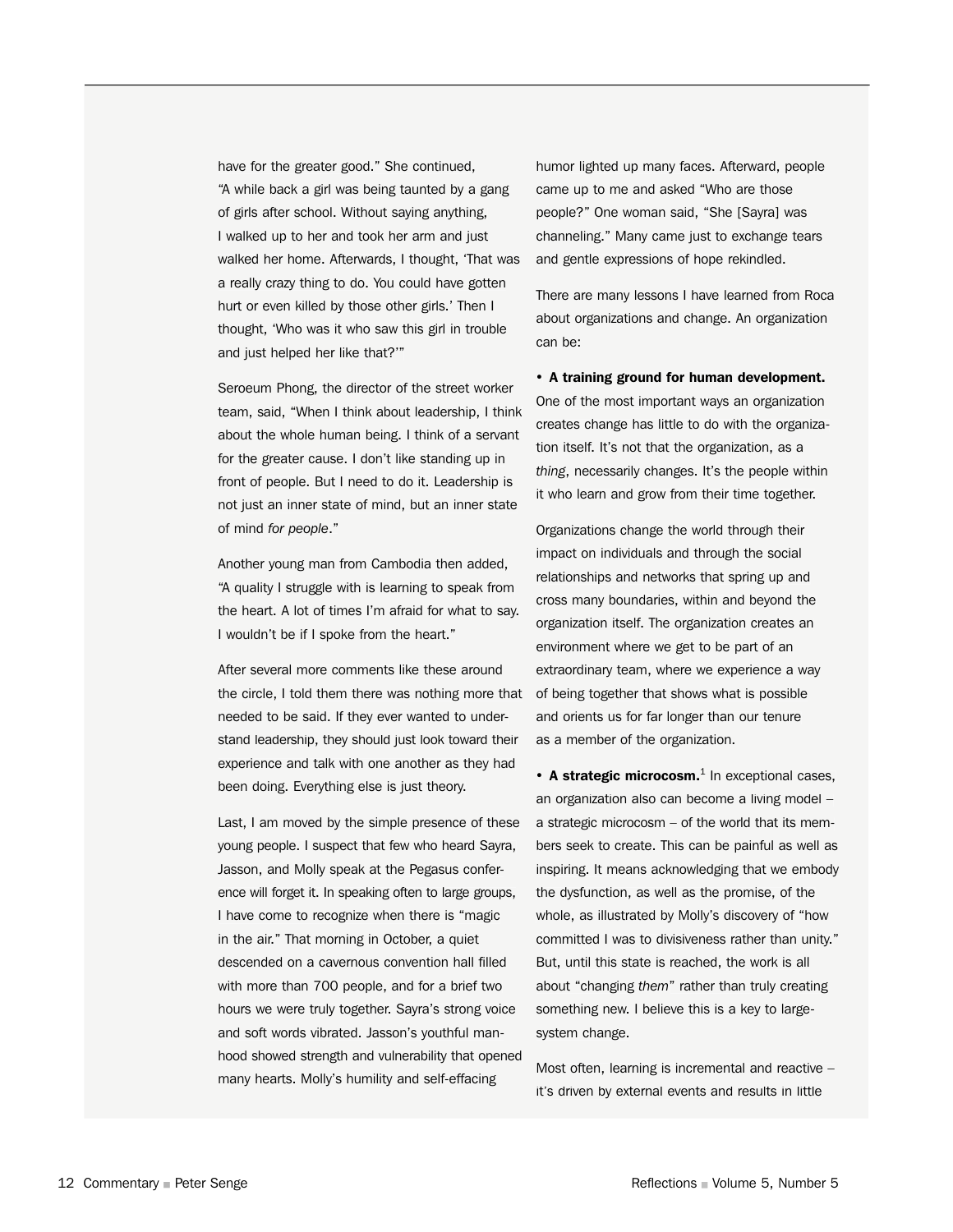development of new capacities. Occasionally, however, we go deeper. When people pursuing a cause discover that "the outside is inside," and that there is no "them and us," a transformation of will starts to occur – from anger to compassion and engagement. When the people at Roca started to see that there is only "us," they began to redefine their purpose in a subtle and profound way. Their task became, as Molly points out and as Sayra and Jasson demonstrate, to *become* what they wanted to exist. When an organization sees itself as a source of the very problems it seeks to address, and as a place for creating something new in its own way of being, it also unleashes new forces for change on a larger scale.

• An agent of external change. Of course, any organization must be judged by the results it achieves, and it was through this lens that I first came to know Roca. At the first public meeting I attended at the Roca facility in Chelsea, I talked with a veteran, Irish police officer who said simply, "There is little positive we could do in this community without Roca." Later, a senior state-government official described Roca as an important new type of organization that bridges government and communities, enabling state agencies to serve real community needs rather than just political and bureaucratic agendas. The VIA Project has received major foundation support, another indicator of the credibility established by Roca's past accomplishments.

The fundamental justification of all organizations is to enable people to do together something they couldn't do by themselves. But often this activity is self-serving: for survival or to earn a profit. This does not preclude people having a sense of higher purpose. But, without creating an environment that nurtures human growth, and without becoming a strategic microcosm, most organizations

simply do not know *how* to achieve a higher purpose.

But, more are learning. For instance, Unilever is a member of the SoL Sustainability Consortium, a group of organizations coming to see social and environmental balance as a strategic goal. A few years ago, Unilever, which sells more fish products than any company in the world, came to a stark conclusion: it wouldn't have a fish business unless it found a way to slow the depletion of the world's fisheries. This awakening led it to help create an independent organization, the Marine Stewardship Council, to certify whether or not fish products sold worldwide, including Unilever's, are produced in compliance with sustainable fishing practices.

The Marine Stewardship Council and Unilever have a long way to go to translate this vision into reality. But the early progress in achievement of that reality would not have been possible without seeing that "we are part of the problem" and saying, "we have no future unless we take some responsibility for the health of the larger systems to which we belong." Becoming an agent for larger change is not about losing self-interest, but about seeing a larger self.

#### Who Serves the Whole?

In interviews with nearly 200 scientists, and social and business entrepreneurs, Joseph Jaworski and Otto Scharmer found that many described significant shifts in their sense of self: in the midst of creating something truly new, "*who you are* disappears."<sup>2</sup> Or, in the words of the Japanese philosopher Ohashi, "you encounter the alien self," a self outside your normal experience of who you thought you were. We all have layers of identity, right up to the most public "I am a consumer," or "I am a parent," or "I am an executive." But *our capacity to act in service of the whole* arises from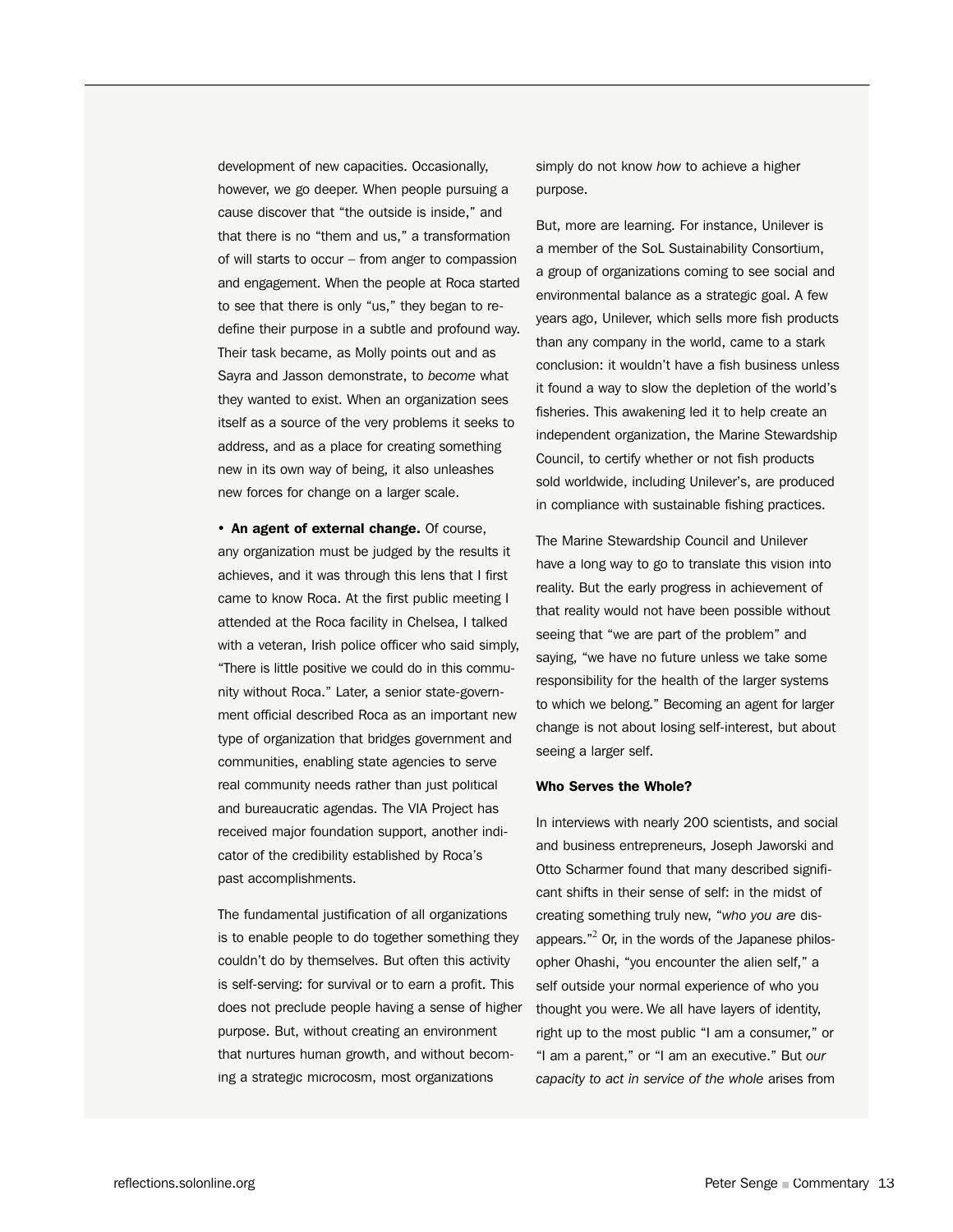elsewhere. Suddenly, we're no longer deluded by the idea that we "are" our positions, our jobs, or even our personalities. As Celia said, "Who was it who saw this girl in trouble and just helped her like that?" I believe it is this continual discovery – that "I'm not who I thought I was" – that creates the genuine spirit in places like Roca. Whenever organizations can create an environment in which people are connecting and growing as human beings, and becoming more effective as microcosms of change, people become, as Molly puts it, "brilliantly ordinary." What makes them special

is not their personalities or accomplishments – but simply their aspiration.

As I read Sayra's, Jasson's, and Molly's words, they remind me of this spirit of aspiration, beautifully articulated by the Chilean biologist Humberto Maturana:

"I want to contribute to a work of art in the domain of human existence. I want to evoke a manner of coexistence in which love, mutual respect, honesty and social responsibility arise spontaneously, instant after instant."<sup>3</sup>

#### Endnotes

- 1. The concept of strategic microcosms is developed in depth in Adam Kahane's *Solving Tough Problems* (San Francisco: Berrett-Koehler, 2004), and in *Presence: Human Purpose, and the Field of the Future,* by Peter Senge, C. Otto Scharmer, Joseph Jaworski, and Betty Sue Flowers (Boston: SoL, 2004).
- 2 Many of these interviews are summarized in Senge, et al., *Presence: Human Purpose, and the Field of the Future,* and available at *www.dialogonleadership.org*.
- 3. See Maturana, Humberto, "Metadesign: Human Beings Versus Machines, or Machines as Instruments of Human Design," Chilean School of Biology of Cognition paper (August 1, 1997), available on the website of *Instituto de Terapia Cognitiva: www.inteco.cl/ articulos/metadesign.htm.*

#### **ABOUT THE AUTHOR**

Peter M. Senge is a senior lecturer at the MIT Sloan School of Management, having received a B.S. in engineering from Stanford University, an M.S. in social systems modeling and a Ph.D. in management from MIT. He is the Founding Chair of SoL (the Society for Organizational Learning) and the author of the widely acclaimed book, *The Fifth Discipline: The Art and Practice of The Learning Organization*.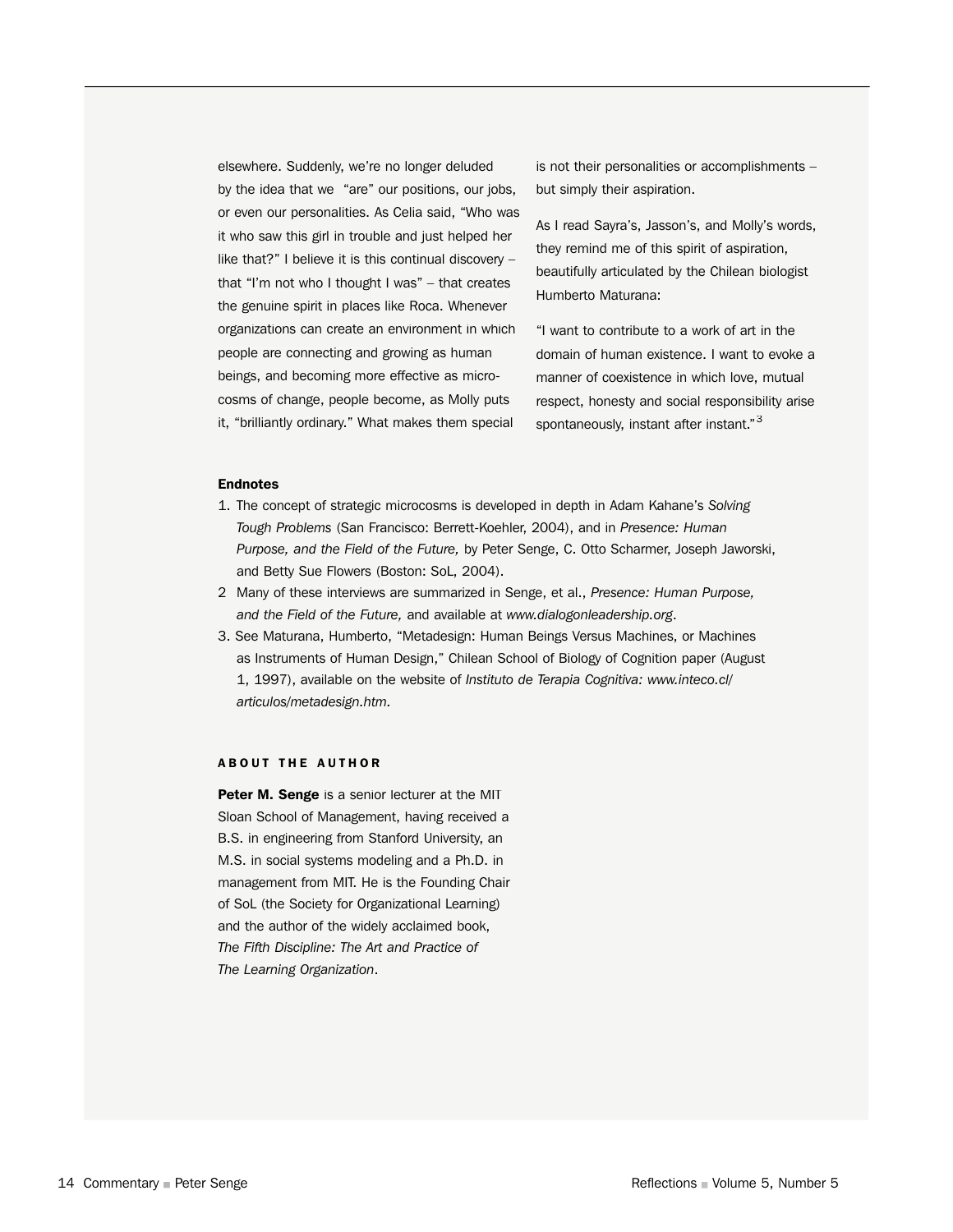VOLUME 5, NUMBER 5

**Reflections** The SoL Journal

on Knowledge, Learning, and Change



Emerging Knowledge Forum

# Creating the Job of Your Dreams

# Reflections on a Visit to Team Academy

By Etienne Collignon, Manfred Mack, and Laurent Marbacher

Published by The Society for Organizational Learning

▶ reflections.solonline.org

ISSN 1524-1734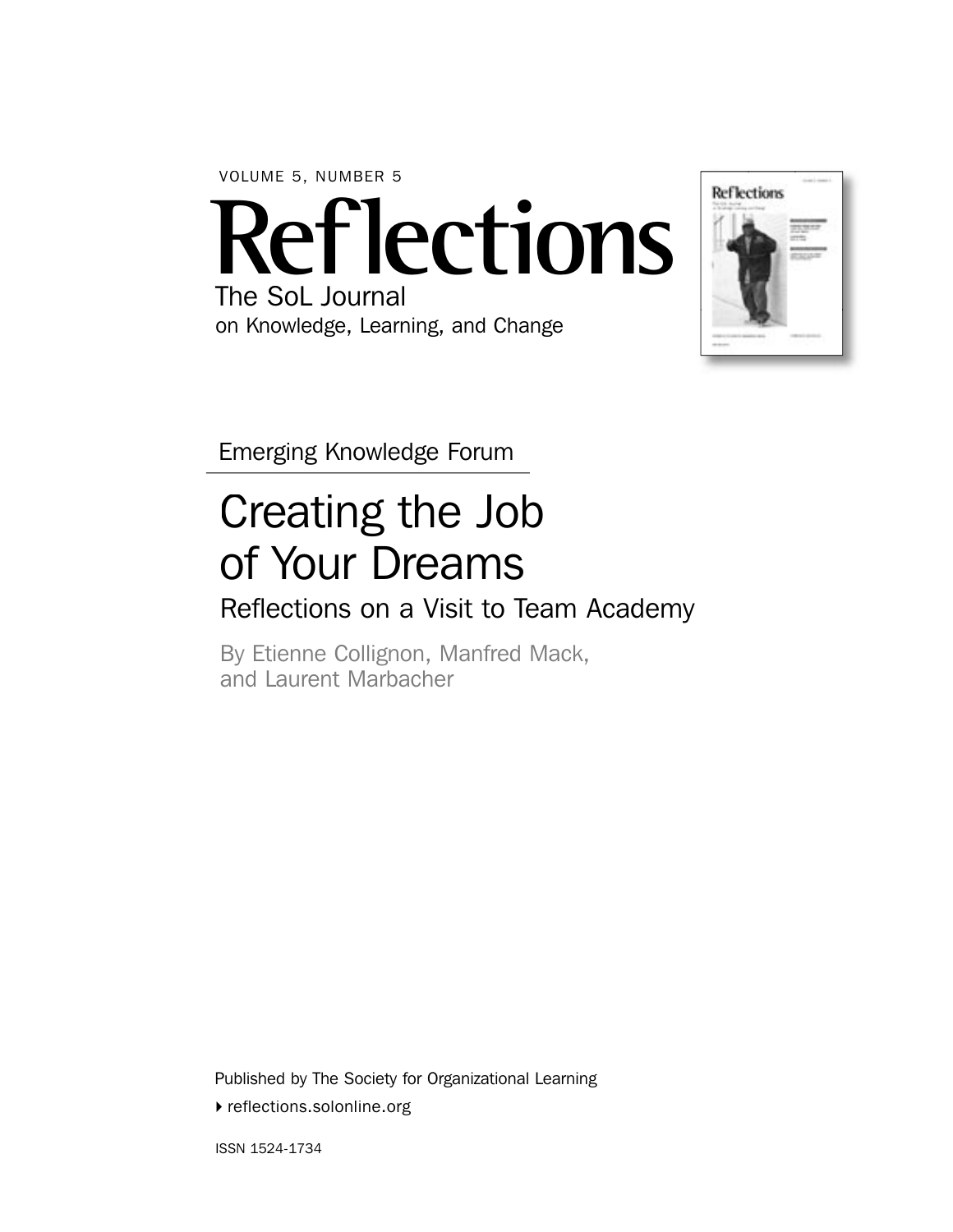# Creating the Job of Your Dreams Reflections on a Visit to Team Academy

By Etienne Collignon, Manfred Mack, and Laurent Marbacher

> n December 2003, SoL France initiated a "learning journey" which let a group of nine participants visit Team Academy, in Jyväskylä, Finland. We had decided to go there for a number of reasons. One of us (Etienne Collignon) had been there before and was so enthusiastic about what he had experienced that he convinced the rest of us to come along. Most of us were interested to discover what had been described as a "living model of organizational learning." We thought this could help us be more convincing about spreading these ideas in companies we are involved with. Moreover, several of us were keen to become familiar with new ways to develop entrepreneurs and to foster innovation, being active in one or the other of these domains ourselves. I

This paper reflects on the experiences and the learning of this journey.

### What Is Team Academy?

Team Academy is a "school for entrepreneurs" created in 1993 by Timo Partanen. It is a part of the Polytechnic of Jyväskylä, a city located 250 km North of Helsinki. As such, it is part of the Finnish public educational system. Team Academy welcomes about 50 students a year to a three-year program that leads to a BA in business administration. Since its creation, Team Academy has trained nearly 200 young people, mainly coming from the central region of Finland. It has also in recent years developed different training programs for business executives or entrepreneurs, including an MBA program. From a pedagogical process point of view, a staff of three "coaches" runs the entire program. These coaches benefit from the administrative and technical support of the Polytechnic.

It is worth giving a glimpse of Team Academy's brief history. Timo Partanen, its creator, had previously taught marketing at the Business School of Jyväskylä. He went through a phase of questioning the classical "classroom" approach to teaching business and proposed creating a different way for young people to learn. His first idea was that such a program would enable students to learn marketing. After several years during which its mission evolved, Team Academy became a learning-by-doing institution that develops young business entrepreneurs and leaders.

Team Academy has a close link to SoL. Several of SoL Finland's founding members – Timo Karjalainen, Hanna Heikkinen, and Satu Vainio – are graduates of Team Academy and were the key organizers of the first SoL Global Forum that took place in Helsinki in June 2003.

### Unique Principles, Methods, And Practices

The visitor who arrives at Team Academy is first struck by the casual ambience of the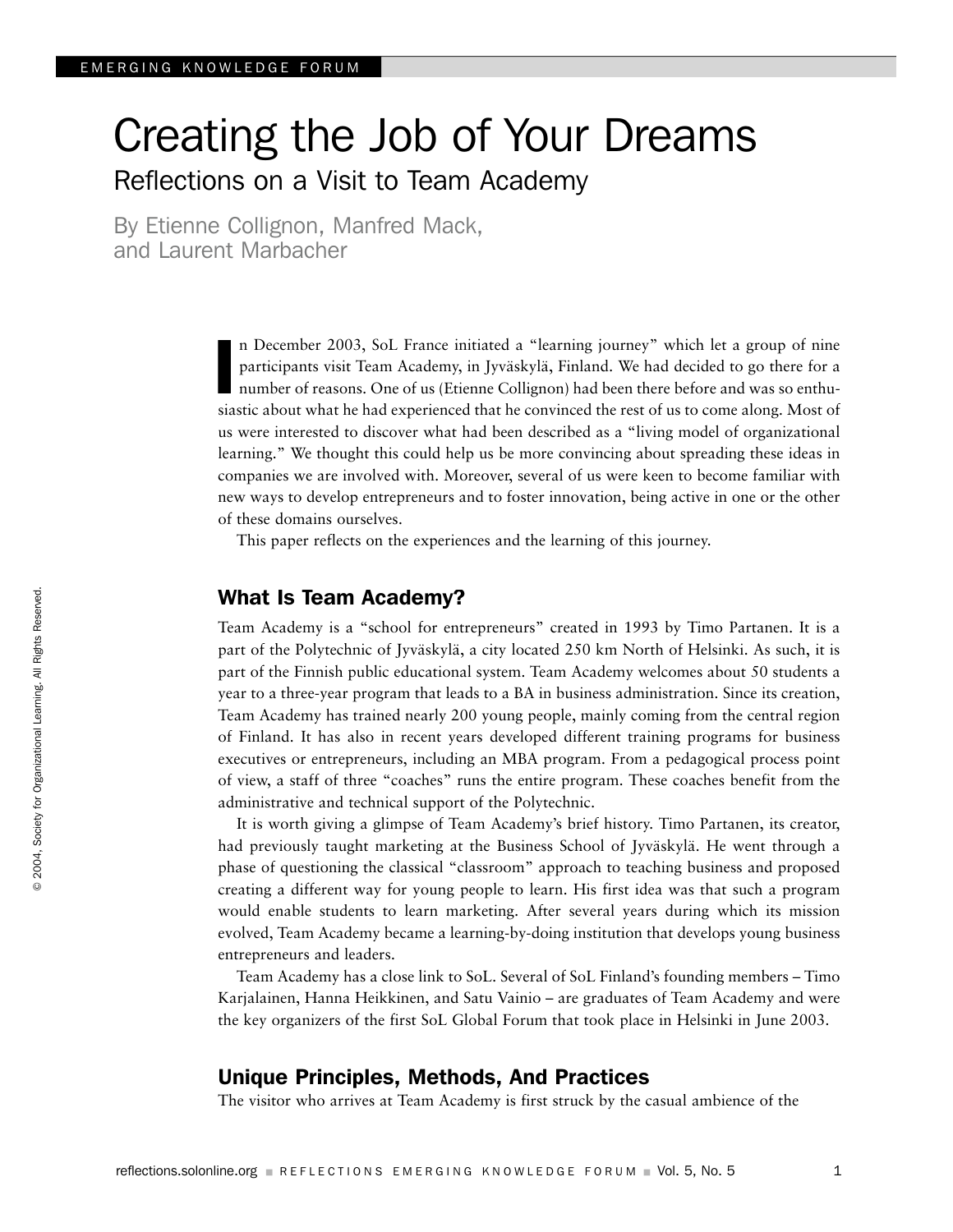place. Installed in a refurbished machine tool factory, the Academy is an arrangement of "spaces" where entrepreneurial teams occupy corners, an area alongside a wall, a cubicle with a table and a few chairs. There are PCs all over, names and logos of "companies" on the walls, cartoons, plants, and young people talking, typing, reading, phoning, or strolling around.

We, the visitors, soon found out that here there are no "classes," no "teachers," no "exams." How, then, can this unusual place of learning actually operate?

We discovered the answers as our visit unfolded, through our exchanges with Timo and his colleagues and with the students. Here is an account of what we found out in terms of principles, methods, and practices.

### *1. Teams as vehicles for learning*

It seems redundant to say that "teams" are important at Team Academy! Nevertheless, it is worth explaining what Team Academy means by this commonly used term. In a lexicon they shared with us appears this definition: "team: a group of Team Academy students who study together: they define their learning and performance goals, acquire shared learning experiences, are responsible for their own and each others' learning, and help each other to find individual core competencies."

It is quite remarkable to see that here teams are defined first through their *learning objective.* In practice, this emphasis on teams can be observed through the team project as the center of the pedagogical process. During his or her three years of education, each student will be involved with team projects. Starting with giving a name to the team, participants will propose their services to local businesses. They will deal with their customers, do the job, and invoice them. From project to project, the team will grow in an ongoing learning process. This process reaches its highest point in the very clear definition of an offering for a business that the students launch and manage after the end of their study. On the first floor of the building, an incubator for companies gives concreteness to this evolutionary process.

### *2. The fostering of freedom and responsibility*

To the question "what do you like most about Team Academy?" one student answered very spontaneously, "I am free and responsible." This fundamental attitude is really one of the foundations of this very special business school. The whole architecture of the program answers the question "to what extent do our processes reflect our belief that our students are free and responsible?"

For instance, freedom starts on day one, when students are told that they have a week to form their five- to 10-person teams. Given the fact that teams constitute the core learning unit for each student, the absolute freedom given at this stage to the student could be interpreted as risky. Nevertheless, it is through this *self-organizing process* that Team Academy proves its consistency with its freedom principle.

At the same time, freedom has a strong counterpart: responsibility. Students are responsible for their learning. No program, no scheduled classes or lectures are planned. Each student has to reflect on his or her objectives and elaborate a "learning contract." This contract is, first and foremost, a contract with oneself. But it is also a contract made public in the arena of the team, which adds to the responsible nature of this process (etymologically, to be responsible is to be able to respond for one's action in front of others).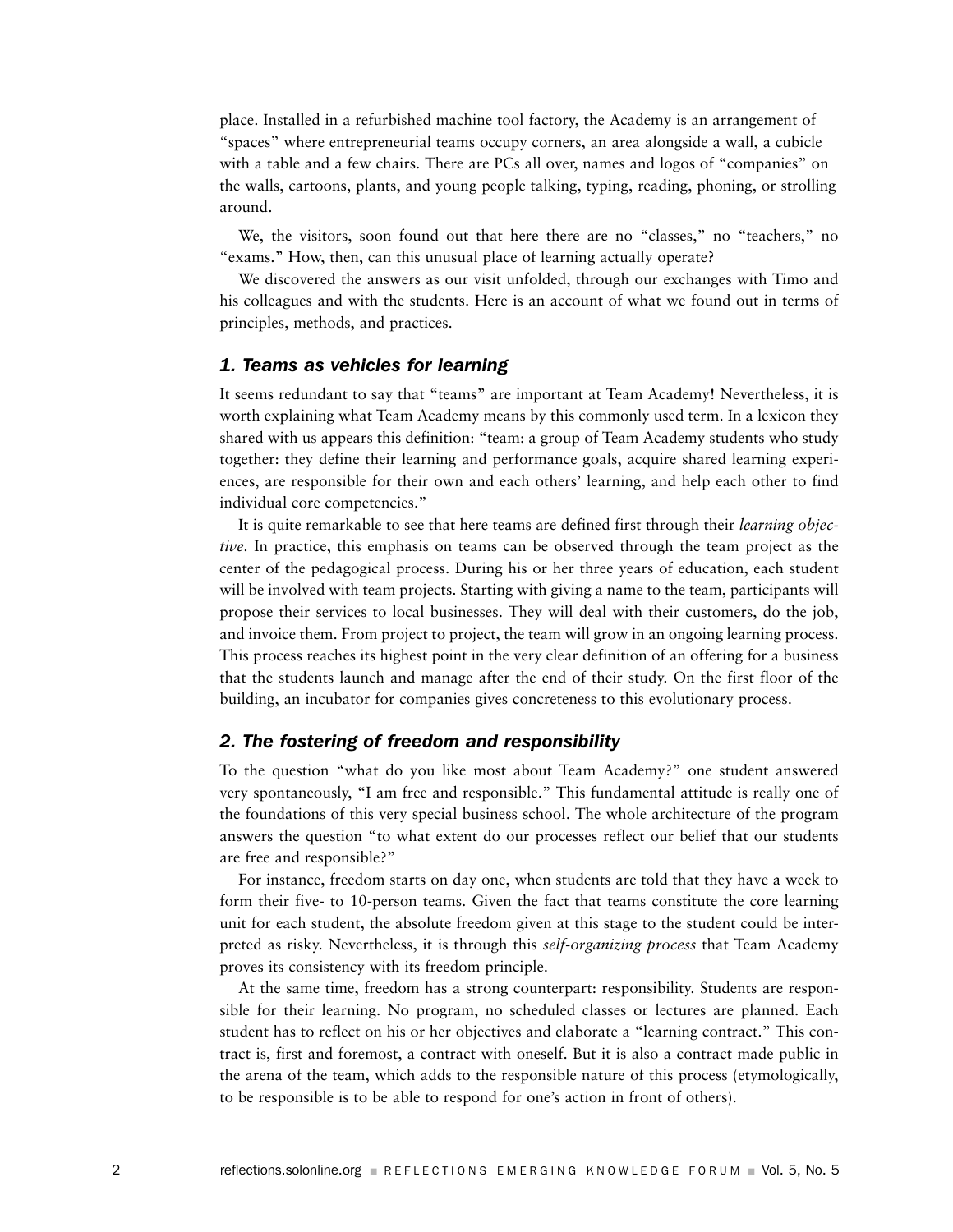

Timo Partanen explaining the learning stages ("Rocket diagram").

### *3. Mutual coaching in dialogue*

The regulation of such a self-organizing system might appear to be a major challenge. In fact, the very strong principles of Team Academy act as a powerful "field force" that holds the organization together. There is a place and a time to embody these principles: the dialogue sessions. Dialogue is at the heart of Team Academy. For instance, once a week each team meets with a coach for a learning dialogue. Each participant (or small subgroup) explains his or her learning of the past week – what he has learned, how she learned it, where he is with his learning contract, what remains to be learned, what learning experiences need to be designed (readings, projects with a client, team activity, etc.). In this dialogue, *everyone is a coach for each other.* As the dialogue session goes on, some implicit knowledge might be brought into consciousness. Specific "birth-giving sessions" are designed to help a person or a group "give birth" to new knowledge in some critical moments. In that sense, dialogue is really used to allow the creation of collective thinking that transcends the mere addition of participants' previous thoughts.

### *4. Learning by doing and reflecting*

Of course, these specific dialogue sessions wouldn't make sense without all the action that takes place in between. An expression heard again and again in Team Academy is *"learning by doing."* We have seen that in Team Academy there is no classical academic teaching: all the learning is driven by the student. But this learning takes place in action. The projects the students run are not simulations. They negotiate with real business partners, they earn real money, and have to make their "company" live a real life. Through intents, failures, and successes, students discover how well they master significant competencies and how they can enhance them.

The second point is that students are made *conscious of their learning* process. The understanding of what is a learning process is key to Team Academy, so that learning itself is one of the core disciplines "taught," like marketing or leadership. This has important consequences. The intense reflection on their experience that students practice is surprising. It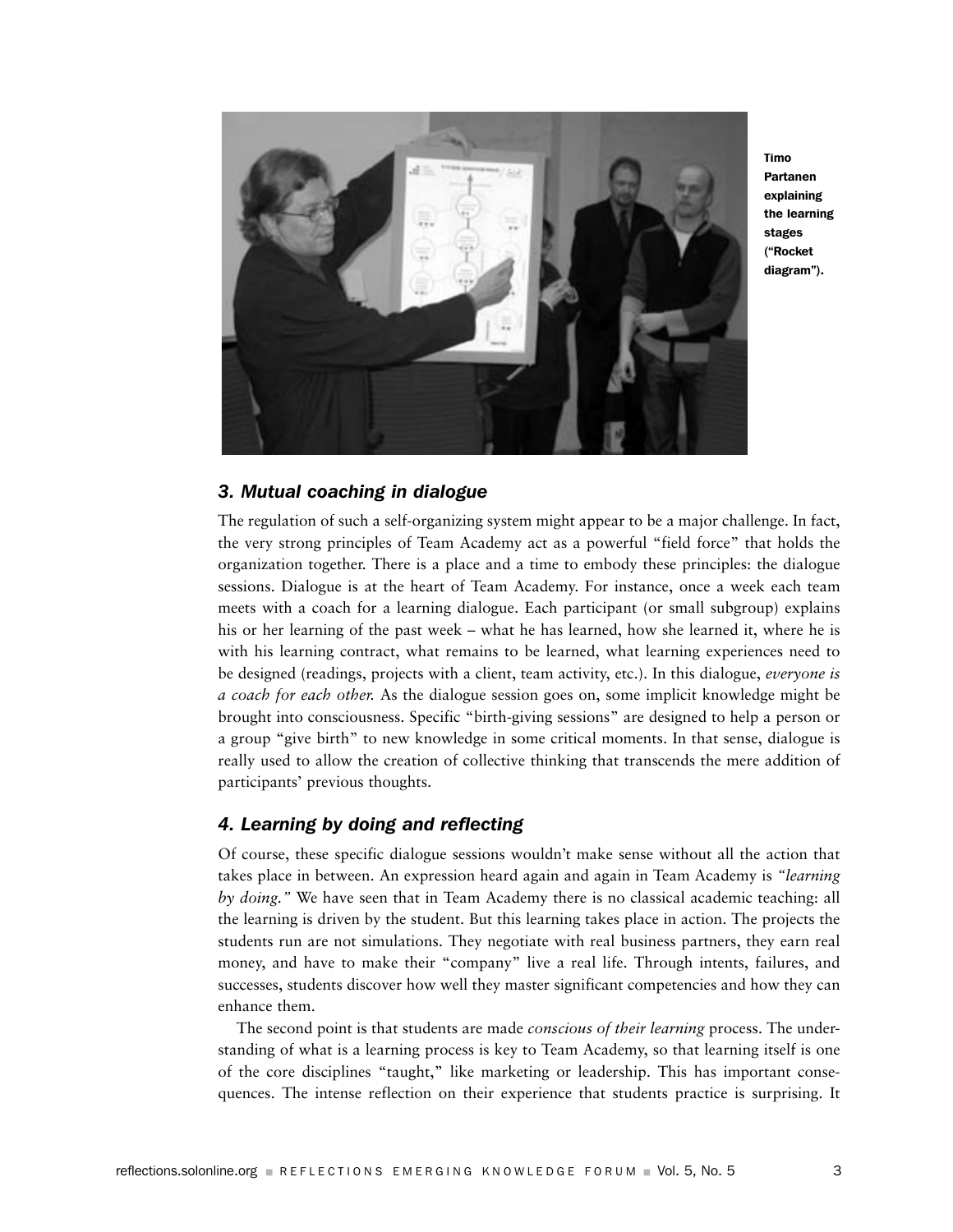contributes greatly to the maturity level of these young people. We have seldom observed the depth of listening that we noticed with Team Academy students. Our French accent should not be the only explanation for that!

### *5. Extracting learning from readings*

At this stage, the reader might still wonder how Team Academy students actually learn something, or how they can relate their experiences to a less subjective world – that of models and concepts. The answer is *reading*. We do not know of any other business school where students are required to read a book every two weeks. But by itself reading is not enough. Students are asked to write an essay after each book they have read. This means that they have to state what they have learned through the reading, what concepts they want to implement, how they are going to do it, and when. This goes far beyond the traditional "reading note" in which people typically do a copy-and-paste exercise to prove to the teacher that they know what the book is about!

The belief in the power of "written stuff" is strongly reflected in the bibliography that Timo Partanen has compiled over the years for his students. More than 1,000 books are selected, rated by range of difficulty, and briefly commented upon, to orient the student in choosing the right reading for his or her learning needs.

The updating of the bibliography is an open process. Students are invited to do their own research on readings not included in the bibliography (about 10% of total books), and the new readings are added to the common reference for future generations.

### *6. Making the customer part of the process*

It is clear that Team Academy also owes its success to the importance of the customer in the whole process. Students are put into contact with potential customers very early in their studies, and this gives them a better appreciation of what the business reality is. In fact, Team Academy has defined itself for a long time as a business school with a strong specialization in *marketing and innovation.* The refocus on entrepreneurship is quite recent.

As Peter Drucker said, "Marketing is everything." Team Academy really builds on this belief. It's not that students never get into accountancy or law – they actually need these disciplines to succeed as entrepreneurs. But in the model used to describe the learning process of the school, finance appears peripheral to the central learning of marketing and innovation.

Marketing itself is a superb learning subject. By definition, you do not know what your customer thinks, likes, or prefers until you listen to him or her. This listening to your market is a key to keep on learning. It is a never-ending process, since customers change, and since your capacity to serve them is also evolving.

### *7. Progressive venturing into the world*

As mentioned earlier, the student/entrepreneur teams develop themselves and their businesses over a three-year period. After that, some leave the Academy altogether, either taking their creation out into the real world or being hired by an existing company. In certain cases, the fledgling company can spend another year in an incubator that is installed in the Team Academy building.

Yet another path is to come together in a business community. Locally, a small group of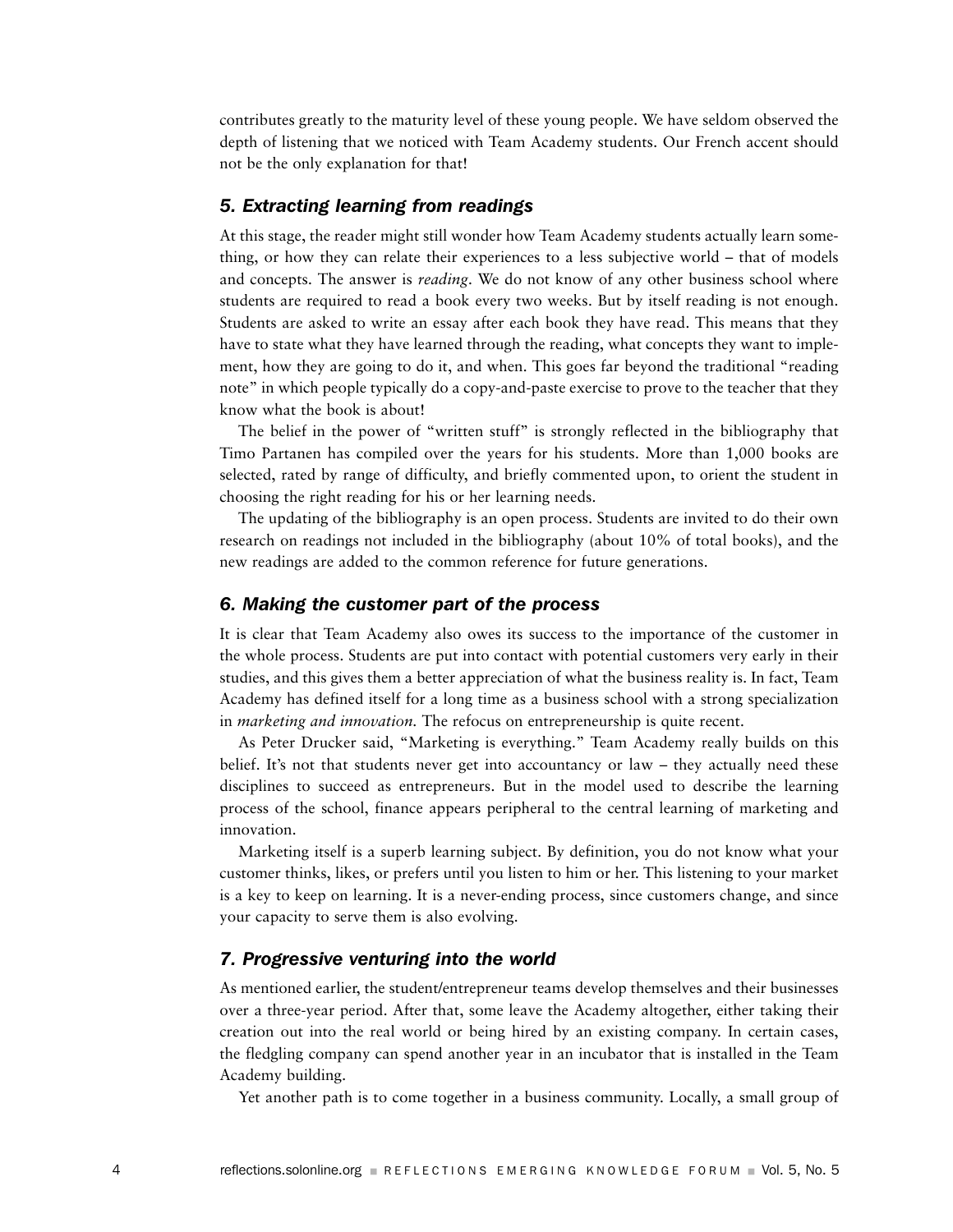seven companies have created *"Crazy Town"*—a common physical space that (at first glance) looks like a business center, where companies share professional services and logistics. But Crazy Town has also emerged as a marketing concept shared by these companies (whose activities range from construction to offering outdoor team-building sessions): common advertising in the press, sharing of client information, positioning as nonconventional young entrepreneurs. Last, but not least, all these companies also share a learning process based on Team Academy principles.

### The Observations that Inspired Us Most

During our two-day visit at Team Academy, we were given the opportunity to *live the experience,* so to speak, from the inside. We walked around, talked to students, attended dialogue sessions, took part in a "birth-giving" session, and had many exchanges with the coaches.

We all felt that we had experienced something unique, which made us feel that we were not the same "after" as we had been "before."

Here is how we put our strongest impressions into words.

### *Laurent Marbacher*

### *I sense that so much is crystallized in this single, living project.*

It seems to me that one of the main lessons of Team Academy could be that "the other helps you become who you are." Be it a client or a teammate, you cannot fully know who you are unless you are "spoken to" by *someone else*. This idea is illustrated by the South African tribes of northern Natal whose word to say hello, *Sawu bona*, means "I see you" (quoted from W. Isaacs, *Dialogue* or from the *Fifth Discipline Fieldbook*, p. 3). Some philosophers – from M. Buber to E. Levinas or P. Ricoeur – have put it the same way: Otherness is the ultimate criterion for human ethics.

I think that without really using that word, Team Academy is also reclaiming and living fully the *concept of calling*. When the "leading thoughts" (p. 3) say that Team Academy's goal is to "encourage every teamster to create the job of one's dreams," this is a modern way to say that there is a very personal way to engage in professional life. To follow this path is to discover what customer I may serve, what skills I may put into action for someone. In a sense, there is out there a world that is calling me – calling me outside my habits or my preconceptions. This call is the way for me to go beyond my ego and to find myself in serving others.

In that direction, I think that the whole "learning language" that Team Academy uses has nothing to do with the kind of "instrumentalization" of knowledge we sometimes find in the business literature. There is a true form of contemplation of the extraordinary process of new knowledge creation. The very name of "birth-giving sessions" to describe this process is significant. In fact, I would suggest that Team Academy is using learning as a wonderful tool to keep its students aware of one of the beauties of life: the *emergence of new reality* – and particularly of new social reality. This emergence can also been given another name: meaning. This is why I would dare to say that I found in Team Academy a process that allows future entrepreneurs to go from learning to meaning. This is, I think, what education is all about.

Beyond these thoughts, inspired by what we had seen, the Team Academy experience led me to change some of my practices after I returned. For example, I tried a new approach for coaching young project managers, experimenting with a more systematic use of dialogue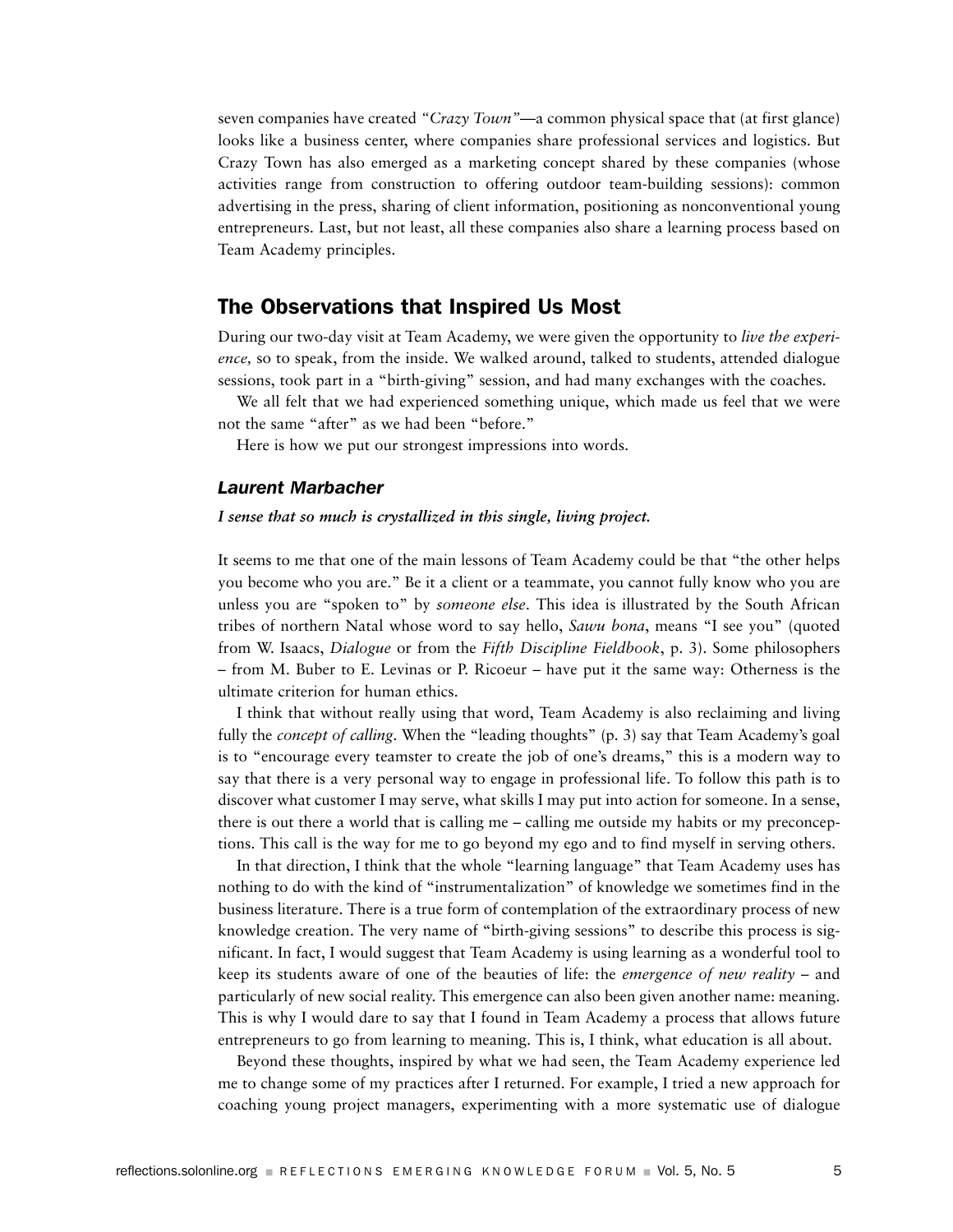

Visitors and students in a learning dialogue.

sessions between them. I am also considering transferring my offices to a Crazy Town–type of environment, with new business partners interested in a joint learning process.

### *Etienne Collignon*

*I am impressed by the way the organization has changed, moved, and innovated (since my last visit less than two years ago). It has an amazing ability to learn!*

About 10 major changes have been introduced in the last 18 months, and these changes truly reflect the character of the Team Academy system. Here are two examples:

• Senior students are now coaches for the juniors; coaching is henceforth considered a required competency when completing one's studies at Team Academy.

• Two or three "companies" (with teams averaging eight members) meet once a month in an "Innovative Knowledge Community." Its purpose is to cross-transfer knowledge, as well as help participants to become more creative and entrepreneurial by sharing ideas.

One is struck by the magnitude of these changes – they impact the organization, as well as time and space arrangements, and they are aligned with the initial concept. The changes are like ways to strongly anchor the starting ideas, made possible by the fact that one is now further down the road.

The changes make it evident that all players are in a state of creative tension and that they innovate. These results have been brought about by such factors as the leadership of the founder, listening to the signals coming from the outside world, the freedom to act, boldness.

Of the many things that struck us, one had to do with a disposition toward what one might call "learning by emotions," which we observed among students and which was communicated to us, the visitors. One can understand why the enrichment was so powerful in such a short time. Timo Partanen, the founder of Team Academy, writes in a document entitled "Leading Thoughts": "There is a language in the world that everyone understands and it talks about enthusiasm, about work encouraged by love, about determination to achieve things one hopes for and believes in." For me, it is impressive to read the word "love" in a statement of organizational intent. It has great impact.

Since I returned home, Team Academy is often in my thoughts as a living model. I remember the people there in very concrete situations: "dialoguing," conversing, visioning the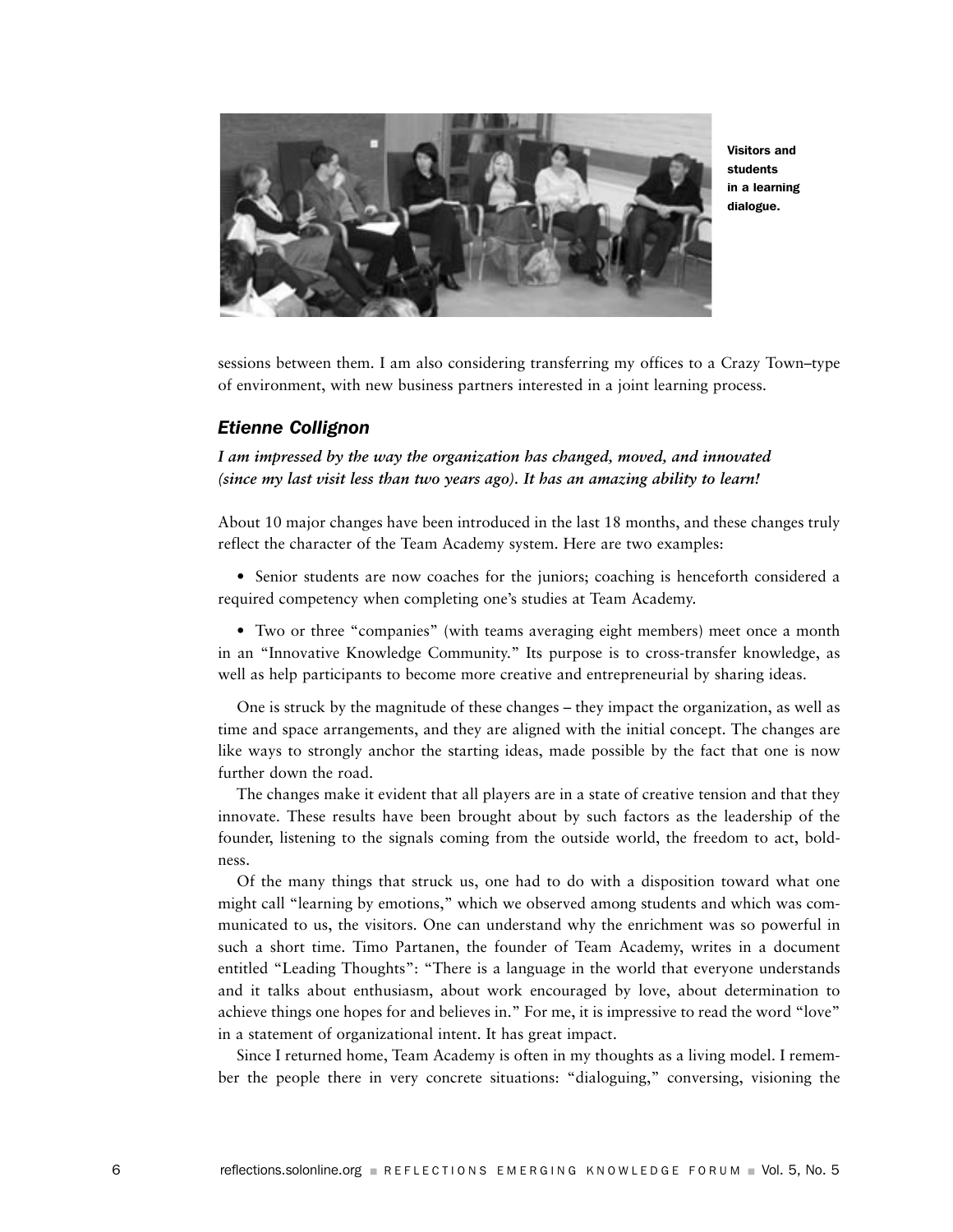future, modelling, fighting with themselves to grow; and these act as permanent references in my decisions at work and often, as well, in private life.

Finally, I think my visits made me accept another vision of working activities, where the future is not only reasoned in my mind but also linked to new ideas we create when meeting others. And this is the unknown world we have first to observe and to accept, then to seize as strong opportunities to create richness and beauty in the world.

### *Manfred Mack*

### *I had the feeling that Team Academy was a process for creating a new economy and a new society.*

The more I saw, the more I was convinced that here was a true major social innovation, a kind of model for the future.

This "laboratory" was actually a living demonstration of the manner in which individuals are made to grow by the collective and the collective does likewise for the individual, in a self-reinforcing process of development between human beings and society.

Team Academy, thanks to the genius of its founder, and of the small team of coaches that surround him, has brought together in this astonishing place the conditions which, because of their intelligence and their coherence, generate a process of extremely high value. I don't know yet to what extent it is replicable, but time will tell.

Moreover, because these young folks, I am convinced, develop true entrepreneurial capabilities, so important for the renewed vitality of our economies, they acquire a *philosophy of life* which lets them have a positive attitude with respect to professional activities, perceived as something pleasant that help you to grow. Finally, money does not appear to be an obsession; instead, the human factor seems to be more important. It follows that the likelihood of seeing stress invade organizations is significantly reduced.

The Team Academy experience has given me something very precious, which I would describe as increased boldness. It comes from the realization that important things I believe in can actually be accomplished. Team Academy has shown the way.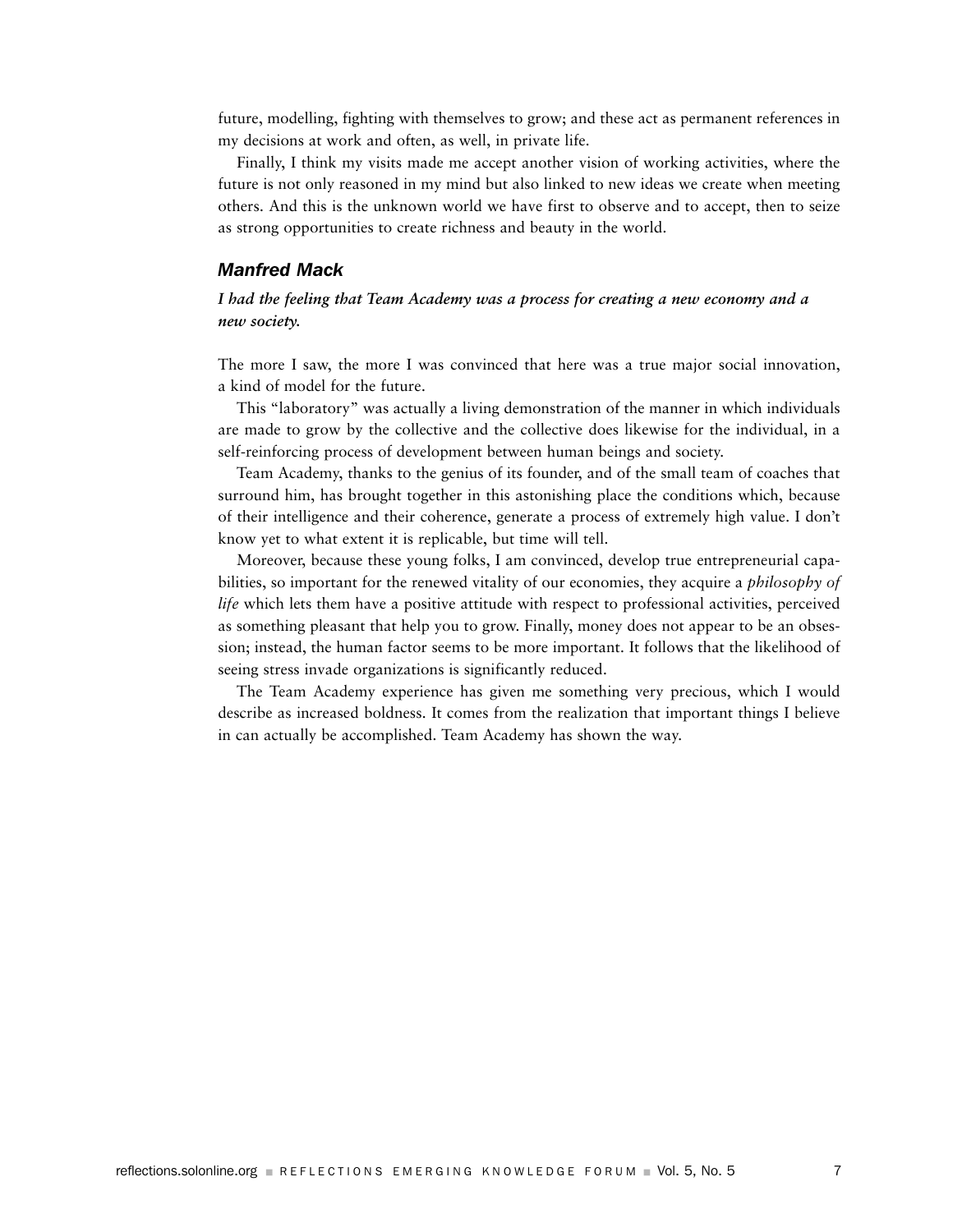#### About the Emerging Knowledge Forum

The Emerging Knowledge Forum serves our community of reflective practitioners, researchers and consultants who are interested in the real-world dynamics of organizational life, and the application of the theories, methods and tools of Organizational Learning in their work. We are particularly interested in publishing work-in-progress that will benefit from reader input. The Forum is designed as a space for sharing ideas, opinions, theoretical models and research results that illuminate the processes and dilemmas of learning and change at the individual, group, organizational and cross-organizational level. Articles posted should pose particular questions or issues for discussion.

The scope is fairly broad, intended to be eclectic, intellectually diverse, and international. We are interested in contributions from researchers, consultants and practitioners. Research reports, learning histories, reflection pieces, conceptual models, theoretical propositions, interviews, case studies, personal accounts and commentary intended to clarify and analyze are all welcome.

Visit our website for submission guidelines: *http://reflections.solonline.org*

ISSN 1524-1734 EISSN 1536-0148

© 2004 by the Society for Organizational Learning. SoL is a registered trademark of the Society for Organizational Learning.

Design & Production: DG Communications (NonprofitDesign.com) Design Concept: OHO (OHOCreative.com)

**Reflections**

The SoL Journal on Knowledge, Learning, and Change

Volume 5, Number 5

### Editorial Team

Editors-in-Chief Karen Ayas and Peter M. Senge

Senior Editor Paul M. Cohen

Publisher C. Sherry Immediato

#### Individual Subscription Options

Receive *Reflections* as a SoL Connections member:

- USD\$125 U.S.
- USD\$135 International

One year *Reflections* subscription:

- USD\$75 U.S.
- USD\$85 International

To order online and for a full description of subscription options, see http://reflections.solonline.org

For institutional subscriptions, contact David Mahaffey (see below).

*Reflections: The SoL Journal* is published 10 times per year (July through June) in electronic format and once per year as a hard copy compilation by the Society for Organizational Learning, Cambridge, Massachusetts 02139, USA. Inquiries regarding subscriptions and address changes, back issues, reprints, and permission requests should be directed to:

David Mahaffey, Publications Management Intern Reflections: The SoL Journal 955 Massachusetts Ave, Suite 201 Cambridge, MA 02139 USA

(1)617.300.9515 (phone) (1)617.354.2093 (fax) E-mail: reflections@solonline.org http://reflections.solonline.org